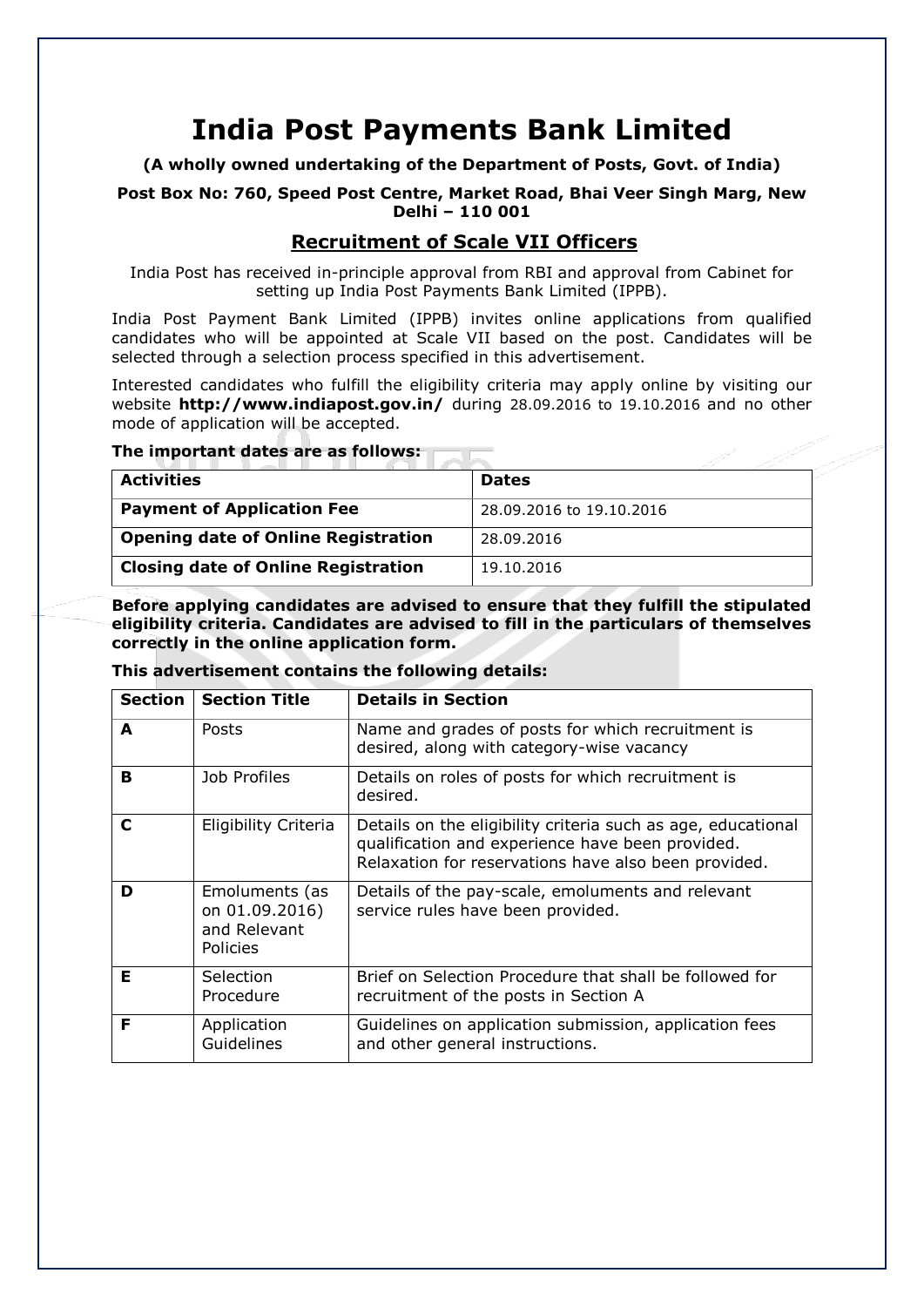### **A. POSTS**

| #              | <b>Function</b>                                        | <b>Post</b>                                                        | Grade              | <b>Scale</b> | <b>Total Vacancies</b> |
|----------------|--------------------------------------------------------|--------------------------------------------------------------------|--------------------|--------------|------------------------|
| 1              | Operations                                             | CGM (Operations)/<br>Chief Operations<br>Officer                   | $TEGS -$<br>$VII*$ | VII          |                        |
| $\overline{2}$ | Risk and Compliance                                    | GM (Risk &<br>Compliance/ Chief<br>Risk and<br>Compliance Officer) |                    | VII          |                        |
| 3              | Finance                                                | GM (Finance)                                                       | TEGS - VII         | VII          |                        |
| 4              | HR and Administration<br>GM (HR and<br>Administration) |                                                                    | TEGS - VII         | VII          |                        |
| 5              | Product                                                | CGM (Sales and<br>Marketing)                                       | $TEGS -$<br>$VII*$ | VII          |                        |

### **Notes:**

- 1. **Note (\*):** With additional perks/ benefits
- 2. The number of vacancies and also the number of reserved vacancies is provisional and may vary according to actual requirement of IPPB.
- 3. The vacancies are unreserved. However, candidates belonging to SC/ST/OBC category may apply and will be eligible for fee relaxation. Candidates belonging to PWD category will be eligible for age and fee relaxation.

**India Post** 

- 4. For all posts, candidates willing to serve anywhere in India need to apply.
- 5. Candidates can apply for only one post. Multiple applications will be summarily rejected.
- 6. Abbreviations used:
	- **TEGS: Top Executive Grade Scale.**
	- SC: Scheduled Caste
	- ST: Scheduled Tribe
	- OBC: Other Backward Classes
	- PWD: Persons With Disability
	- OC: Orthopedically Challenged
	- VI: Visually Impaired
	- HI: Hearing Impaired

### **B. JOB PROFILES**

Job Profiles of the posts in Section A are as follows

| # | <b>Function</b>   | Post                                                          | <b>Job Profile</b>                                                                                                                                                                                                                                                                                                                        |
|---|-------------------|---------------------------------------------------------------|-------------------------------------------------------------------------------------------------------------------------------------------------------------------------------------------------------------------------------------------------------------------------------------------------------------------------------------------|
|   | <b>Operations</b> | <b>CGM</b><br>(Operations)/<br>Chief<br>Operations<br>Officer | Build a robust operations organization for IPPB in<br>ı.<br>line with the overall aim of financial inclusion and<br>reaching the unbanked and underbanked population<br>of India.<br>Lead the design and build of all areas of the<br>2.<br>operations of IPPB, including but not limited to,<br>customer/ merchant onboarding, customer/ |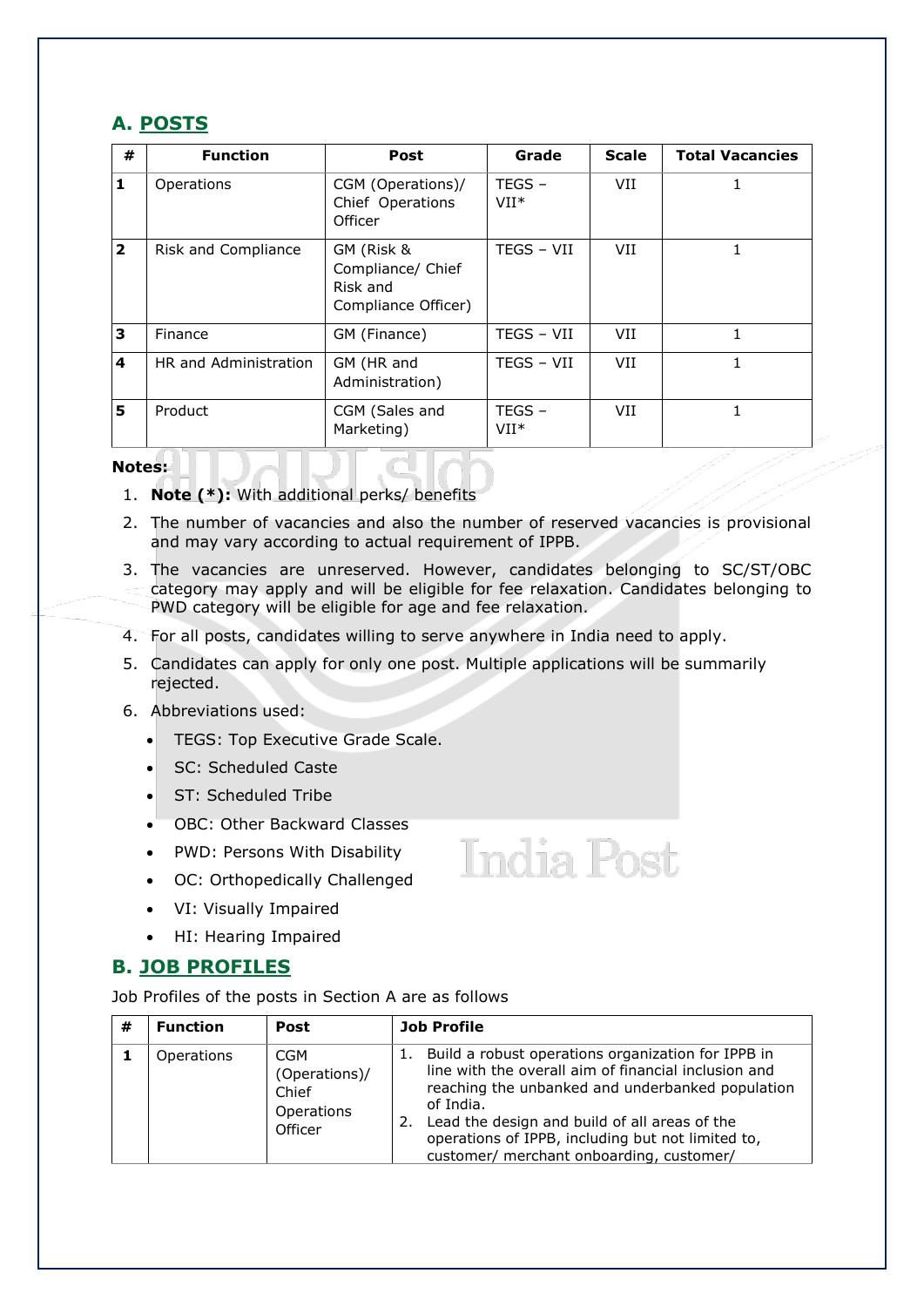| #                       | <b>Function</b>          | <b>Post</b>                                                           | <b>Job Profile</b>                                                                                                                                                                                                                                                                                                                                                                                                                                                                                                                                                                                                                                                                                                                                                                                                                             |  |  |
|-------------------------|--------------------------|-----------------------------------------------------------------------|------------------------------------------------------------------------------------------------------------------------------------------------------------------------------------------------------------------------------------------------------------------------------------------------------------------------------------------------------------------------------------------------------------------------------------------------------------------------------------------------------------------------------------------------------------------------------------------------------------------------------------------------------------------------------------------------------------------------------------------------------------------------------------------------------------------------------------------------|--|--|
|                         |                          |                                                                       | merchant service, customer/ merchant grievance<br>management, and back office operations.<br>Frame operations governance framework, policies<br>3.<br>and processes to support business goals.<br>4. Strive towards customer service excellence, in line<br>with leading/ emerging trends.<br>5.<br>Alignment of IPPB operations with DoP operations<br>and Government of India's DBT operations<br>Oversee vendor relationship and compliance with<br>6.<br>service level agreements/ contractual commitments.                                                                                                                                                                                                                                                                                                                                |  |  |
| $\overline{\mathbf{2}}$ | Risk and<br>Compliance   | GM (Risk &<br>Compliance/<br>Chief Risk and<br>Compliance<br>Officer) | Establish and align strategic compliance processes<br>1.<br>and activities and identify and mitigate regulatory<br>compliance and operational risk within the Bank<br>Provide direct management and supervision to the<br>2.<br>compliance teams within the Groups, as well as<br>providing compliance and operational risk/support<br>3.<br>Direct strategic compliance and operational risk<br>activities within the Bank<br>Develops and implements controls to manage<br>4.<br>compliance and operational risk and the related<br>regulations for the Bank<br>5.<br>Responsible for monitoring and reporting on<br>effectiveness of compliance controls<br>Responsible for managing the efficient execution of<br>6.<br>compliance in the Bank relating specifically to Anti-<br>Money Laundering (AML), Anti-Corruption, Data<br>Privacy. |  |  |
| 3                       | Finance                  | GM (Finance)                                                          | Develop the Financial Strategy for the Bank, and<br>1.<br>ensure compliance to Financial Standards.<br>2. Ensure all government regulations and requirements<br>are disseminated to appropriate personnel and<br>monitor overall financial and reporting compliance<br>for the Bank.<br>3. Assess organizational financial performance against<br>both the annual budget and the organization's long-<br>term strategy.<br>Develop tools and systems to provide critical<br>4.<br>information to the CEO to help make<br>recommendations on both strategy and operations.<br>5. Ensure adherence to appropriate Accounting Policy,<br>processes and procedures within the Bank for<br>ensuring integrity of the financial statements and<br>compliance with local (Indian GAAP/RBI) financial<br>accounting & reporting policies/ standards.   |  |  |
| 4                       | HR and<br>Administration | GM (HR and<br>Administration)                                         | Provide inputs on Manpower Planning, Budgeting and<br>1.<br>Strategic Hiring plans.<br>Responsible for engaging with key stakeholders and<br>2.<br>undertaking strategic HR initiatives.<br>Oversee recruitment of employees for the bank.<br>3.<br>Oversee identification, formulation and execution of<br>4.<br>Training Programmes for employees of the bank.<br>Oversee formulation and administration of<br>5.<br>performance and reward system for the employees<br>of the bank.<br>6. Oversee formulation of retention strategy for the<br>employees of the bank.<br>7. Oversee administration activities of the bank.                                                                                                                                                                                                                  |  |  |
| 5                       | Product                  | CGM (Sales<br>and Marketing)                                          | Lead and drive Product development, Product sales<br>1.<br>and Marketing functions of the bank.<br>Oversee the organization's marketing strategy,<br>2.<br>advise the leadership team and the Heads of                                                                                                                                                                                                                                                                                                                                                                                                                                                                                                                                                                                                                                         |  |  |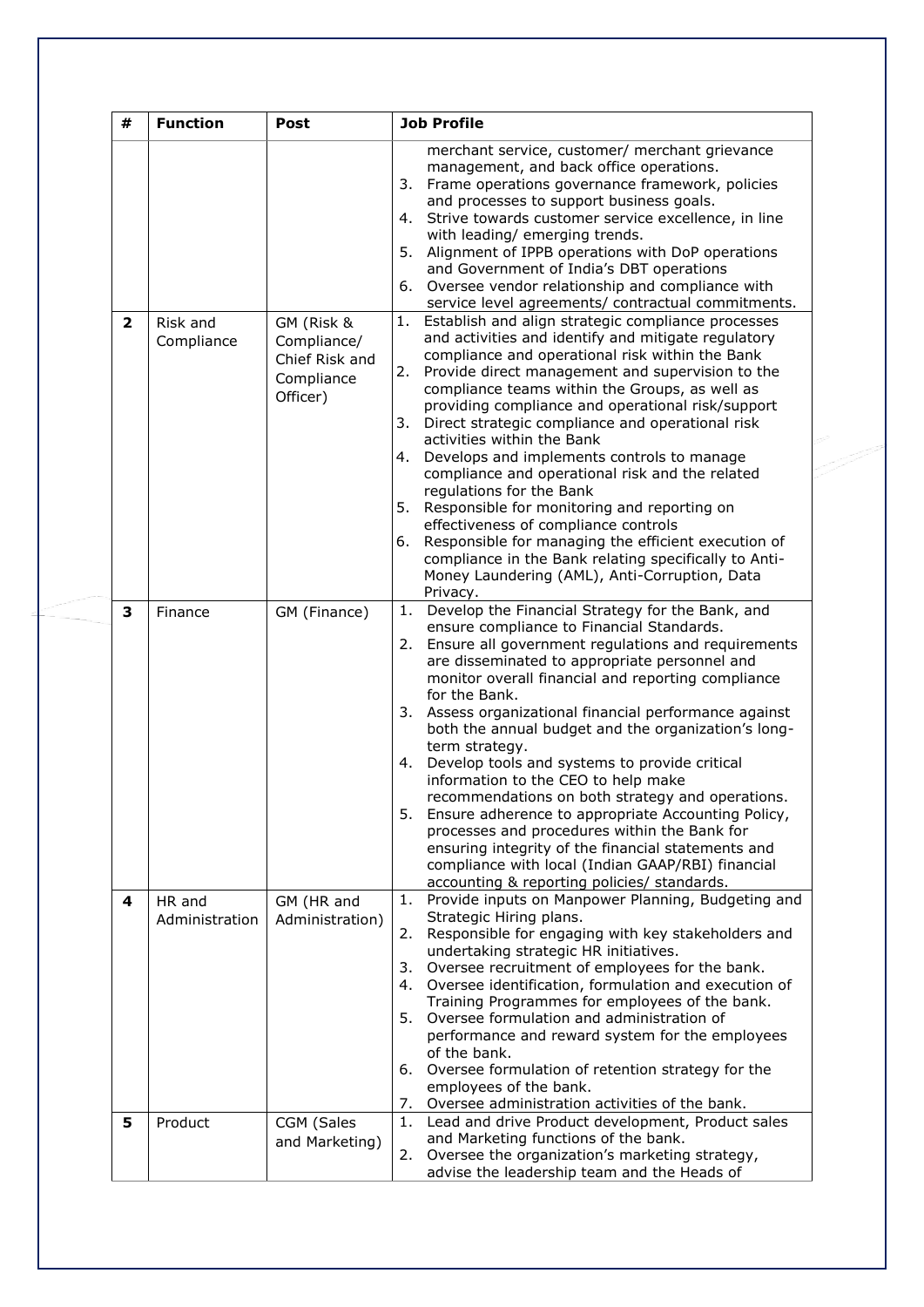| # | <b>Function</b> | Post | <b>Job Profile</b>                                                                                                                                                                                                                                                                                                                                                                                                                                                                                                                                                                                                                                                                                                                                                                                                                                                                                                                                                                                                                                                                                                      |
|---|-----------------|------|-------------------------------------------------------------------------------------------------------------------------------------------------------------------------------------------------------------------------------------------------------------------------------------------------------------------------------------------------------------------------------------------------------------------------------------------------------------------------------------------------------------------------------------------------------------------------------------------------------------------------------------------------------------------------------------------------------------------------------------------------------------------------------------------------------------------------------------------------------------------------------------------------------------------------------------------------------------------------------------------------------------------------------------------------------------------------------------------------------------------------|
|   |                 |      | departments on alignment of marketing strategies<br>with overall corporate growth of the organization's<br>products for focused customer and merchant<br>segments.<br>Develop strategies for achieving dominance by<br>3.<br>excellent execution of customer marketing<br>activities/initiatives.<br>Supervise and direct the product team to design,<br>4.<br>plan and improve products meeting customer,<br>merchant, risk, compliance and regulatory<br>expectations.<br>5. Strategically lead budgeting and resource planning<br>for the Product Management department in<br>collaboration with the Central Leadership team and<br>the Finance team.<br>6. Oversee the implementation of sales and business<br>development strategies for IPPB in order to ensure<br>the right mix of competitive services to best meet<br>customer demands and achieve corporate goals.<br>Proactively manage Business and P&L to meet<br>7.<br>objectives.<br>Work towards achieving business plan and sales<br>8.<br>targets for each circle identified for sale of products<br>with a defined action plan and strategy for each |
|   |                 |      | department.                                                                                                                                                                                                                                                                                                                                                                                                                                                                                                                                                                                                                                                                                                                                                                                                                                                                                                                                                                                                                                                                                                             |

## **C. ELIGIBILITY CRITERIA**

### **1. NATIONALITY/ CITIZENSHIP**

A candidate must be either

- i. a citizen of India or
- ii. a subject of Nepal or
- iii. a subject of Bhutan or
- iv. a Tibetan refugee who came over to India before 1st January, 1962 with the intention of permanently settling in India or
- v. a person of Indian origin who has migrated from Pakistan, Burma, Sri Lanka, East African countries of Kenya, Uganda, the United Republic of Tanzania (formerly Tanganyika and Zanzibar), Zambia, Malawi, Zaire, Ethiopia and Vietnam with the intention of permanently settling in India

Provided that a candidate belonging to categories (ii), (iii), (iv) and (v) above shall be a person in whose favor a certificate of eligibility has been issued by the Government of India.

A candidate in whose case a certificate of eligibility is necessary may be admitted to the Online Test/ interview conducted by IPPB, may be provisionally selected, but on final selection, the offer of appointment may be given only after the necessary eligibility certificate has been issued to him by the Government of India.

Please note that the eligibility criteria specified herein are the basic criteria for applying for the post. Candidates must necessarily produce the relevant documents pertaining to category, nationality, age, educational qualifications etc. in original along with a photocopy thereof in support of their identity and eligibility as indicated in the online application form. Please note that no change of category will be permitted at any stage after registration of the online application and the result will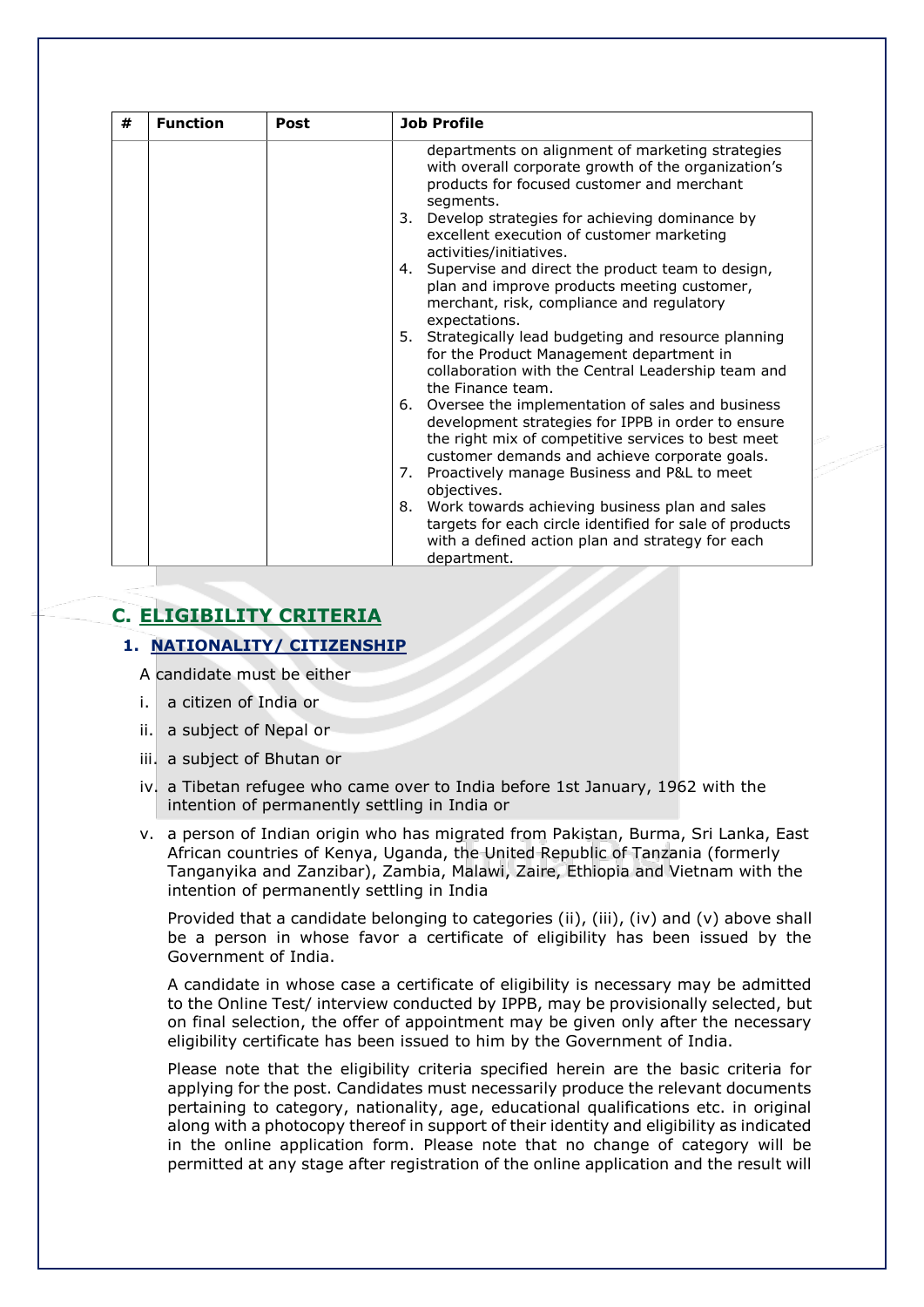be processed considering the category which has been indicated in the online application, subject to guidelines of the Government of India in this regard.

**Merely applying for / being shortlisted / appearing for the interview and/or subsequent processes do not imply that a candidate will necessarily be offered employment in IPPB. No request for considering the candidature under any category other than in which applied will be entertained.**

### **2. JOB SPECIFICATIONS**

The Age, Qualification and Experience as on 01.09.2016 for the posts specified in Section A are prescribed as under:

| #            | <b>Function</b> | <b>Post</b>            | Grade                | <b>Scale</b> | <b>Job Specification (Age,</b><br>Qualification and Experience as on<br>01.09.2016)                                                                                                                                                                                                                             |
|--------------|-----------------|------------------------|----------------------|--------------|-----------------------------------------------------------------------------------------------------------------------------------------------------------------------------------------------------------------------------------------------------------------------------------------------------------------|
| $\mathbf{1}$ | Operations      | <b>CGM</b>             | <b>TEGS</b>          | VII          | <b>Age Limit:</b>                                                                                                                                                                                                                                                                                               |
|              |                 | (Operations)/<br>Chief | $-$ VII <sup>*</sup> |              | 35 years to 55 years.                                                                                                                                                                                                                                                                                           |
|              |                 | Operations<br>Officer  |                      |              | <b>Note:</b> The candidate should be born<br>not before 02.09.1961 and not later<br>than 01.09.1981 (both dates inclusive).                                                                                                                                                                                     |
|              |                 |                        |                      |              | <b>Minimum Educational Qualification:</b><br>Graduate from University/ Institution/<br>Board recognized by the Government of<br>India (or) approved by a Government<br>Regulatory Body.                                                                                                                         |
|              |                 |                        |                      |              | Note:                                                                                                                                                                                                                                                                                                           |
|              |                 |                        |                      |              | 1. MBA from University/ Institution/<br>Board recognized by the<br>Government of India/ International<br>University of repute (or) approved<br>by a Government Regulatory Body,<br>is preferred.<br>2. CAIIB Certification is preferred.                                                                        |
|              |                 |                        |                      |              | <b>Post Qualification Work Experience:</b><br>Minimum 15 years of experience in<br>banking or Financial Services industry is<br>mandatory.<br>(of which)<br>Minimum 3 years as head of operations<br>or one level below head of operations of<br>a bank operating in a technology<br>environment, is mandatory. |
|              |                 |                        |                      |              | (And)                                                                                                                                                                                                                                                                                                           |
|              |                 |                        |                      |              | The candidate should at least be<br>working in Scale VI of a PSB or<br>equivalent scale in a Private Bank or<br>similar level in any other organization.                                                                                                                                                        |
|              |                 |                        |                      |              | Note:                                                                                                                                                                                                                                                                                                           |
|              |                 |                        |                      |              | 1. Experience working on managing<br>operations of a large scale National/<br>Government initiative (preferably                                                                                                                                                                                                 |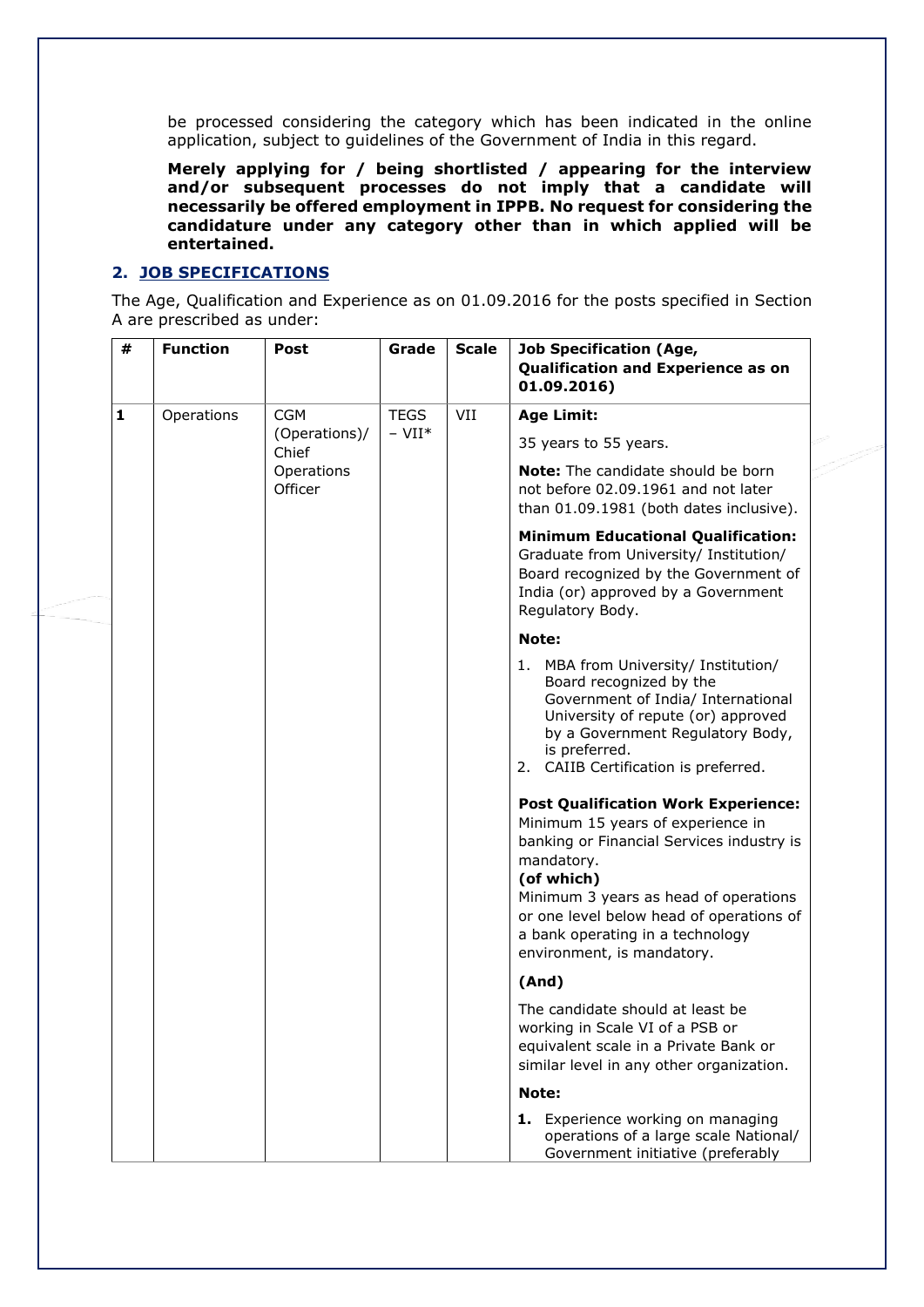| #                       | <b>Function</b>        | Post                          | Grade         | <b>Scale</b> | <b>Job Specification (Age,</b><br>Qualification and Experience as on<br>01.09.2016)                                                                                                                                                                                                                     |
|-------------------------|------------------------|-------------------------------|---------------|--------------|---------------------------------------------------------------------------------------------------------------------------------------------------------------------------------------------------------------------------------------------------------------------------------------------------------|
|                         |                        |                               |               |              | Financial Services related project) is<br>preferred.                                                                                                                                                                                                                                                    |
| $\overline{\mathbf{2}}$ | Risk and<br>Compliance | GM (Risk &                    | TEGS -        | VII          | <b>Age Limit:</b>                                                                                                                                                                                                                                                                                       |
|                         |                        | Compliance/<br>Chief Risk     | VII           |              | 38 years to 55 years.                                                                                                                                                                                                                                                                                   |
|                         |                        | and<br>Compliance<br>Officer) |               |              | <b>Note:</b> The candidate should be born<br>not before 02.09.1961 and not later<br>than 01.09.1978 (both dates inclusive).                                                                                                                                                                             |
|                         |                        |                               |               |              | <b>Minimum Educational Qualification</b><br>Chartered Accountant from ICAI is<br>mandatory.<br>(Or)<br>Graduate (With Specialization in Law)<br>from University/ Institution/ Board<br>recognized by the Government of India<br>(or) approved by a Government<br>Regulatory Body is mandatory.<br>Note: |
|                         |                        |                               |               |              | Certification in Financial Risk<br>Management from GARP is desirable.                                                                                                                                                                                                                                   |
|                         |                        |                               |               |              | <b>Post Qualification Experience:</b><br>Minimum 18 years of experience is<br>mandatory.                                                                                                                                                                                                                |
|                         |                        |                               |               |              | (of which)                                                                                                                                                                                                                                                                                              |
|                         |                        |                               |               |              | Minimum 9 years of experience in risk<br>and compliance function in Banks or<br>Financial Services is mandatory.                                                                                                                                                                                        |
|                         |                        |                               |               |              | (And)                                                                                                                                                                                                                                                                                                   |
|                         |                        |                               |               |              | The candidate should at least be<br>working in Scale VI of a PSB or<br>equivalent scale in a Private Bank or<br>similar level in any other organization.                                                                                                                                                |
| 3                       | Finance                | <b>GM</b>                     | TEGS -<br>VII | VII          | <b>Age Limit:</b>                                                                                                                                                                                                                                                                                       |
|                         |                        | (Finance)/<br>Chief Finance   |               |              | 38 years to 55 years.                                                                                                                                                                                                                                                                                   |
|                         |                        | Officer                       |               |              | Note: The candidate should be born<br>not before 02.09.1961 and not later<br>than 01.09.1978 (both dates inclusive).                                                                                                                                                                                    |
|                         |                        |                               |               |              | <b>Minimum Educational Qualification:</b><br>Chartered Accountant from ICAI or<br>equivalent.                                                                                                                                                                                                           |
|                         |                        |                               |               |              | Note:<br>1.<br>CAIIB Certification is preferred.<br>MBA (Finance) from University/<br>2.<br>Institution/ Board recognized by the<br>Government of India/ International<br>University of repute (or) approved<br>by a Government Regulatory Body,<br>is preferred.                                       |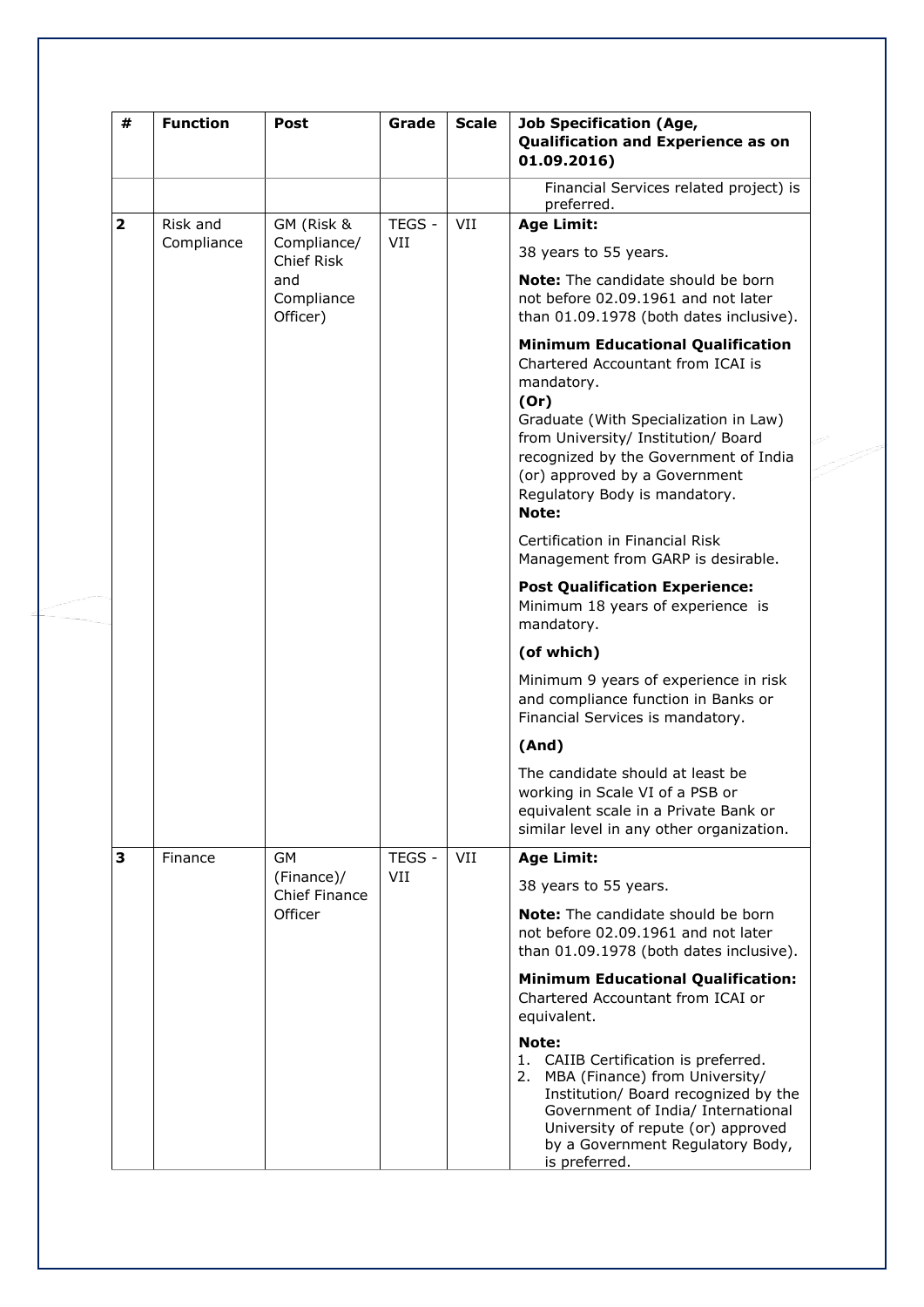| # | <b>Function</b>    | Post                | Grade  | <b>Scale</b> | <b>Job Specification (Age,</b><br>Qualification and Experience as on<br>01.09.2016)                                                                                                                                                                                                                                                                                                                                                                                            |
|---|--------------------|---------------------|--------|--------------|--------------------------------------------------------------------------------------------------------------------------------------------------------------------------------------------------------------------------------------------------------------------------------------------------------------------------------------------------------------------------------------------------------------------------------------------------------------------------------|
|   |                    |                     |        |              | 3. CFA Certification from the CFA<br>Institute is preferred.                                                                                                                                                                                                                                                                                                                                                                                                                   |
|   |                    |                     |        |              | <b>Post Qualification Work Experience:</b><br>Minimum 18 years of experience is<br>mandatory.<br>(of which)<br>Minimum 3 years of experience heading<br>a finance and accounting department of<br>a bank or one level below the head of a<br>finance and accounting department in a<br>Bank is mandatory.<br>(And)<br>The candidate should at least be<br>working in Scale VI of a PSB or<br>equivalent scale in a Private Bank or<br>similar level in any other organization. |
|   |                    |                     |        |              | Note:                                                                                                                                                                                                                                                                                                                                                                                                                                                                          |
|   |                    |                     |        |              | 1. Experience in treasury operations is<br>desirable.                                                                                                                                                                                                                                                                                                                                                                                                                          |
| 4 | HR and             | GM (HR and          | TEGS - | VII          | <b>Age Limit:</b>                                                                                                                                                                                                                                                                                                                                                                                                                                                              |
|   | Administratio<br>n | Administratio<br>n) | VII    |              | 38 years to 55 years.                                                                                                                                                                                                                                                                                                                                                                                                                                                          |
|   |                    |                     |        |              | <b>Note:</b> The candidate should be born<br>not before 02.09.1961 and not later<br>than 01.09.1978 (both dates inclusive).                                                                                                                                                                                                                                                                                                                                                    |
|   |                    |                     |        |              | <b>Minimum Educational Qualification</b><br>Graduate from University/ Institution/<br>Board recognized by the Government of<br>India/ International University of repute<br>(or) approved by a Government<br>Regulatory Body.                                                                                                                                                                                                                                                  |
|   |                    |                     |        |              | Note:                                                                                                                                                                                                                                                                                                                                                                                                                                                                          |
|   |                    |                     |        |              | 1. MBA/ Post graduation (With<br>Specialization in HR) from<br>University/ Institution/ Board<br>recognized by the Government of<br>India/ International University of<br>repute (or) approved by a<br>Government Regulatory Body is<br>preferred.                                                                                                                                                                                                                             |
|   |                    |                     |        |              | <b>Post Qualification Experience:</b>                                                                                                                                                                                                                                                                                                                                                                                                                                          |
|   |                    |                     |        |              | Minimum 18 years of experience is<br>mandatory.<br>(of which)                                                                                                                                                                                                                                                                                                                                                                                                                  |
|   |                    |                     |        |              | Minimum 3 years of experience in<br>heading the HR function in banking or<br>financial services or insurance industry<br>or one level below the head of HR<br>function in banking or financial services<br>or insurance industry is mandatory.                                                                                                                                                                                                                                 |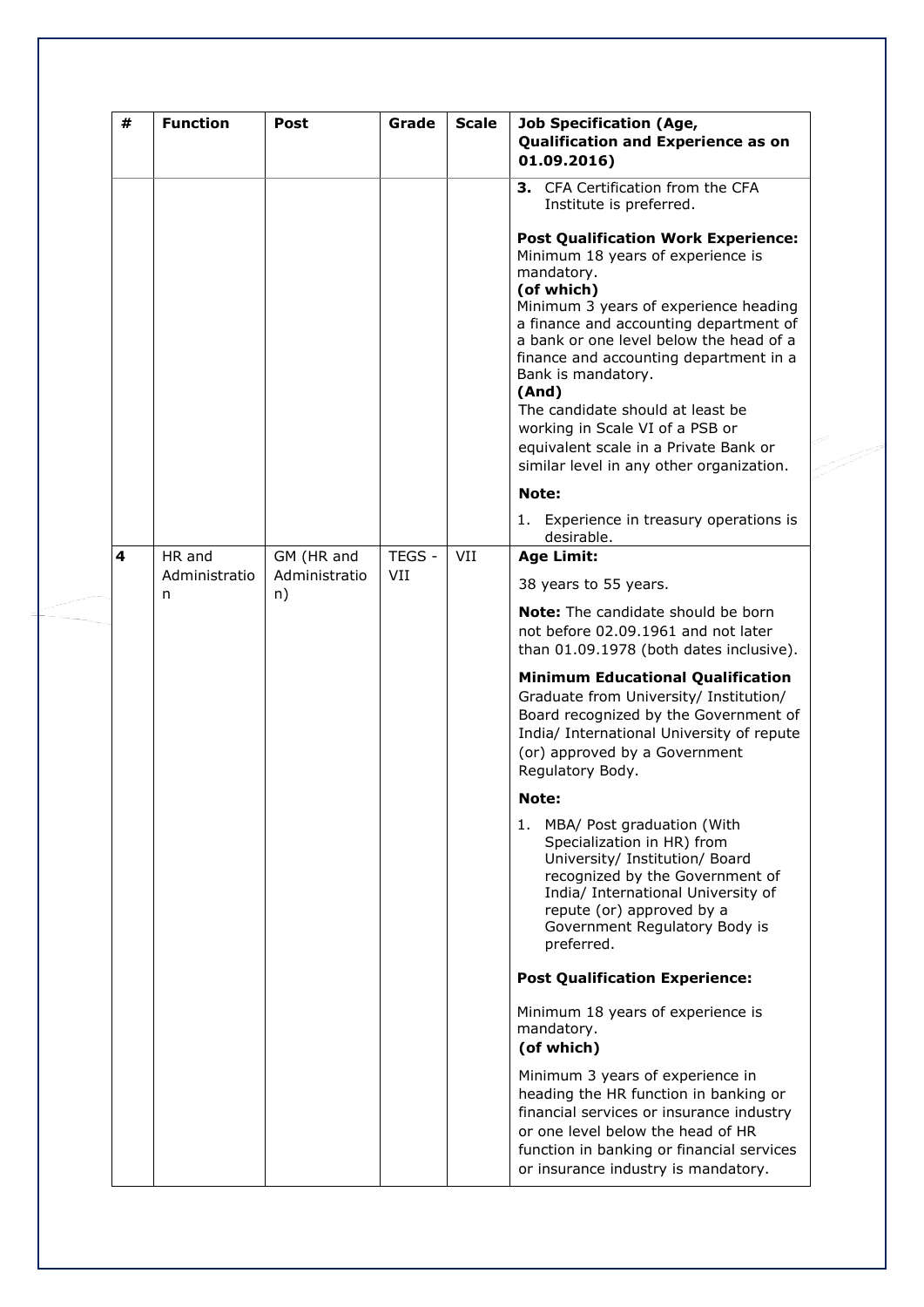| # | <b>Function</b> | Post              | Grade                | <b>Scale</b> | <b>Job Specification (Age,</b><br>Qualification and Experience as on<br>01.09.2016)                                                                                                                          |  |  |  |  |  |  |  |            |
|---|-----------------|-------------------|----------------------|--------------|--------------------------------------------------------------------------------------------------------------------------------------------------------------------------------------------------------------|--|--|--|--|--|--|--|------------|
|   |                 |                   |                      |              | (And)                                                                                                                                                                                                        |  |  |  |  |  |  |  |            |
|   |                 |                   |                      |              | The candidate should at least be<br>working in Scale VI of a PSB or<br>equivalent scale in a Private Bank or<br>similar level in any other organization.                                                     |  |  |  |  |  |  |  |            |
| 5 | Product         | CGM (Sales        | <b>TEGS</b>          | VII          | <b>Age Limit:</b>                                                                                                                                                                                            |  |  |  |  |  |  |  |            |
|   |                 | and<br>Marketing) | $-$ VII <sup>*</sup> |              | 38 years to 55 years.                                                                                                                                                                                        |  |  |  |  |  |  |  |            |
|   |                 |                   |                      |              | <b>Note:</b> The candidate should be born<br>not before 02.09.1961 and not later<br>than 01.09.1978 (both dates inclusive).                                                                                  |  |  |  |  |  |  |  |            |
|   |                 |                   |                      |              | <b>Minimum Educational Qualification:</b>                                                                                                                                                                    |  |  |  |  |  |  |  |            |
|   |                 |                   |                      |              | Graduate from University/ Institution/<br>Board recognized by the Government of<br>India/ International University of repute<br>(or) approved by a Government<br>Regulatory Body.                            |  |  |  |  |  |  |  |            |
|   |                 |                   |                      |              | Note:<br>1. MBA from University/ Institution/<br>Board recognized by the<br>Government of India/ International<br>University of repute (or) approved<br>by a Government Regulatory Body<br>is preferred.     |  |  |  |  |  |  |  |            |
|   |                 |                   |                      |              | <b>Post Qualification work experience:</b>                                                                                                                                                                   |  |  |  |  |  |  |  |            |
|   |                 |                   |                      |              | Minimum 18 years of experience in<br>Sales, Marketing and Product<br>Management is mandatory.                                                                                                                |  |  |  |  |  |  |  |            |
|   |                 |                   |                      |              |                                                                                                                                                                                                              |  |  |  |  |  |  |  | (of which) |
|   |                 |                   |                      |              | Minimum 5 years of experience leading<br>sales/ marketing/ product management<br>or one level below the head of<br>department in the Banking or Financial<br>Services or Insurance Industry is<br>mandatory. |  |  |  |  |  |  |  |            |
|   |                 |                   |                      |              | (And)                                                                                                                                                                                                        |  |  |  |  |  |  |  |            |
|   |                 |                   |                      |              | The candidate should at least be<br>working in Scale VI of a PSB or<br>equivalent scale in a Private Bank or<br>similar level in any other organization.                                                     |  |  |  |  |  |  |  |            |
|   |                 |                   |                      |              | Note:<br>Experience in Rural Banking/ Financial<br>Inclusion is preferred.                                                                                                                                   |  |  |  |  |  |  |  |            |

**Note (\*):** With additional perks/ benefits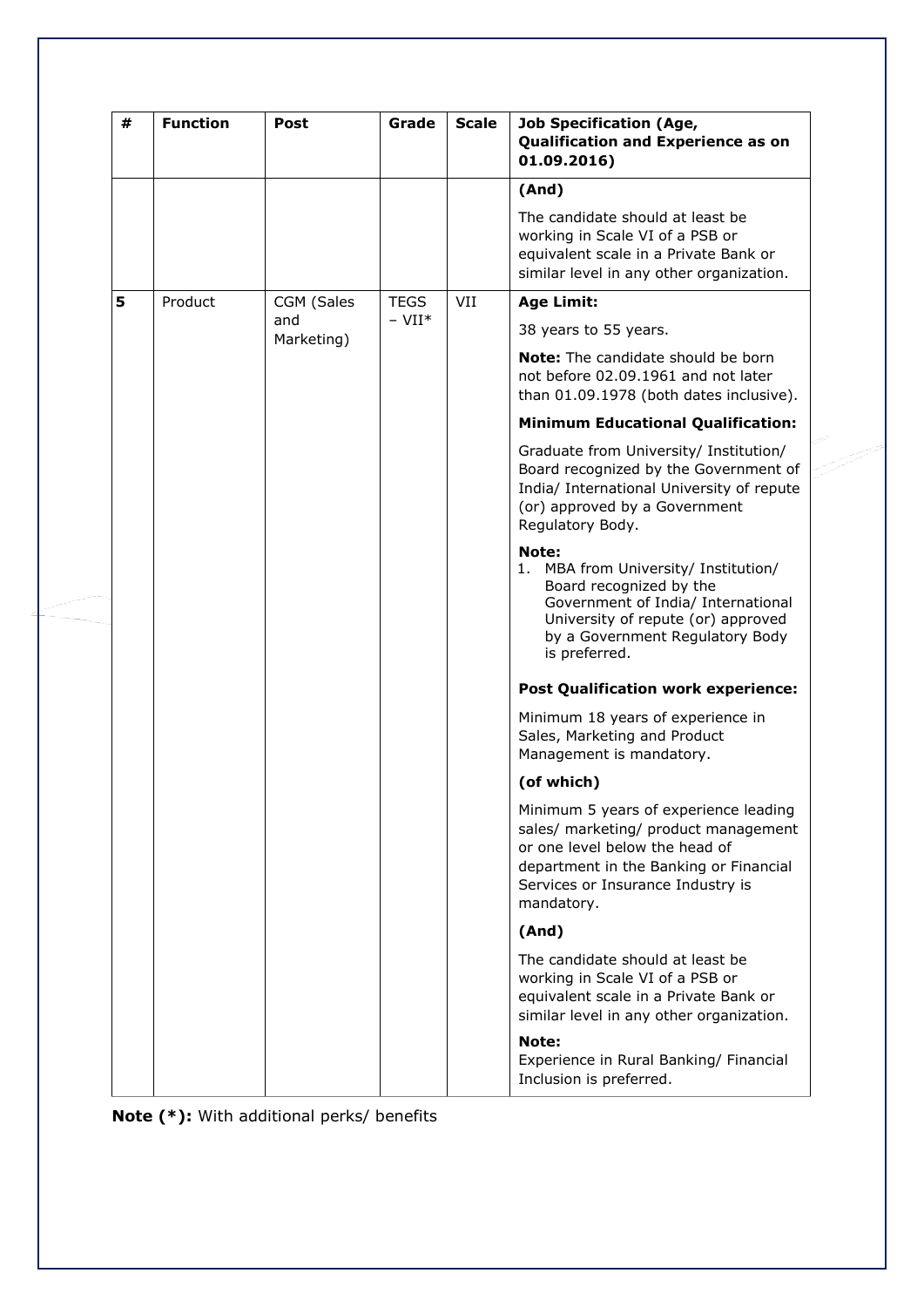### **Notes:**

### **1. Age Criteria and Age Relaxation:**

- i. The candidates must meet the requisite age criteria as on 01.09.2016.
- ii. Maximum age indicated is for General category candidates. The PWD and Ex-Servicemen applicants would be eligible for age relaxation as per the Government of India guidelines, as under:

| Category                                                                                                           | <b>Age Relaxation</b>                                                                                     |
|--------------------------------------------------------------------------------------------------------------------|-----------------------------------------------------------------------------------------------------------|
| <b>Person With Disability</b>                                                                                      | 10 years                                                                                                  |
| Ex-servicemen                                                                                                      | 3 years plus period of service in<br>armed forces subject to maximum<br>age limit as per Govt. guidelines |
| Persons ordinarily domiciled in the<br><b>State of Jammu &amp; Kashmir during</b><br>the period 1-1-80 to 31-12-89 | 5 years                                                                                                   |
| Persons affected by 1984 riots                                                                                     | 5 years                                                                                                   |

- iii. Candidates seeking age relaxation will be required to submit copies of necessary certificate(s) at the time of Interview and at any subsequent stage of the recruitment process as required by IPPB.
- iv. An Ex-servicemen who has once joined a Government job on civil side after availing of the benefits given to him/her as an Ex-servicemen for his/her reemployment, his/her Ex-Servicemen status for the purpose of re-employment in Government jobs ceases.
- v. There is no reservation for Ex-servicemen in Officers' Cadre.

### **2. Educational Qualifications:**

- i. The candidate must possess the requisite educational qualification as on 01.09.2016.
- ii. Candidate should indicate the percentage obtained in Graduation calculated to the nearest two decimals in the online application. Where CGPA / OGPA is awarded, the same should be converted into percentage and indicate the same in online application.
- iii. **Calculation of Percentage:** The percentage marks shall be arrived at by dividing the marks obtained by the candidate in all the subjects in all semester(s)/year(s) by aggregate maximum marks in all the subjects irrespective of honours / optional / additional optional subject, if any. This will be applicable for those Universities also where Class / Grade is decided on basis of Honours marks only.
- iv. The fraction of percentage so arrived will be ignored i.e. 59.99% will be treated as less than 60% and 54.99% will be treated as less than 55%.
- v. In case the result of a particular examination is posted on the website of the University / Institute and web based certificate is issued then proper document / certificate in original issued and signed by the appropriate authority of the University / Institute indication the date of passing properly mentioned thereon will be reckoned for verification and further process.

### **3. DEFINITIONS:**

**a. Orthopedically Challenged (OC)**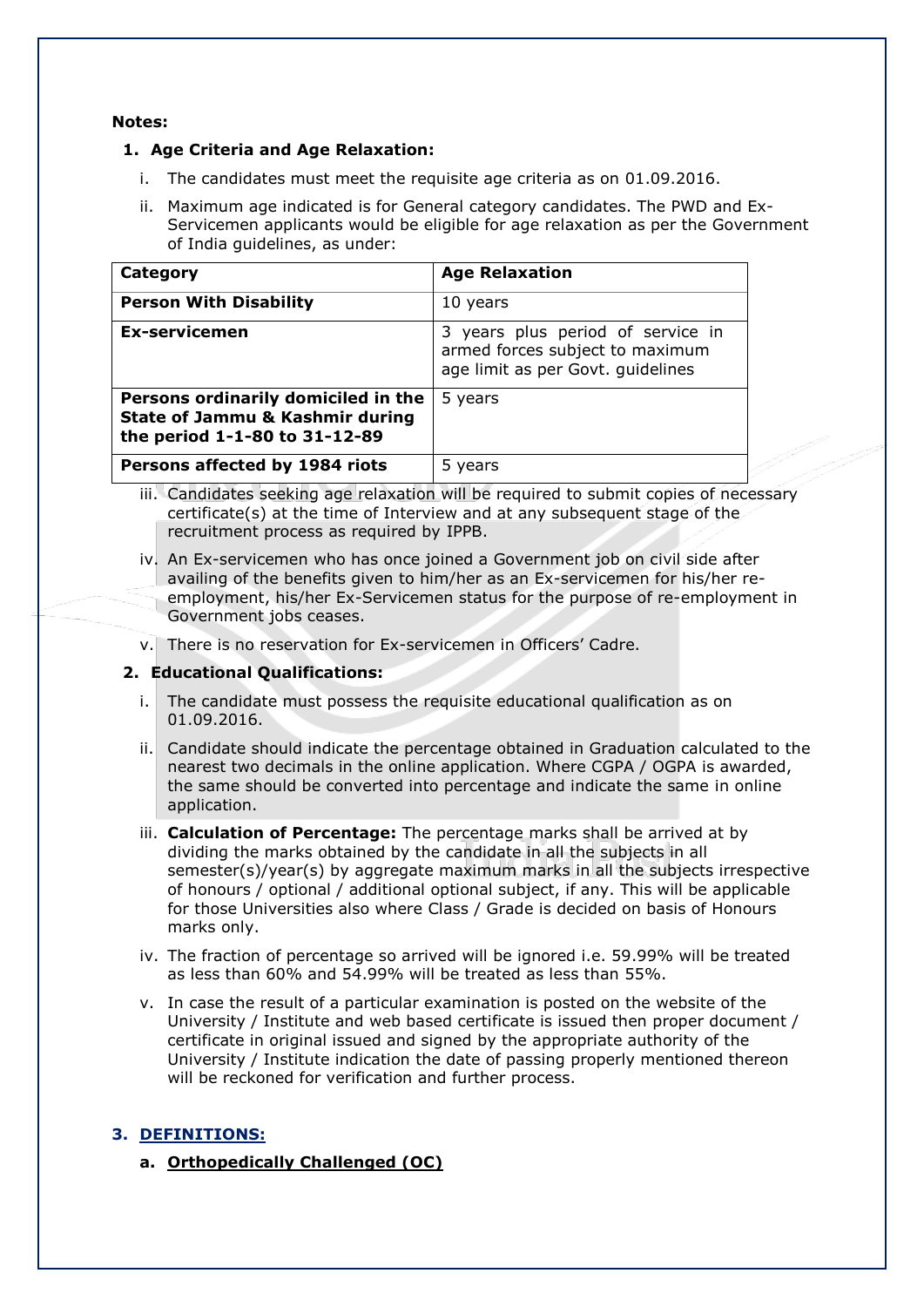Orthopedically Challenged (OC) person is one having a minimum of 40% physical defect or deformity which causes interference with the normal functioning of the bones, muscles and joints and is so certified by a Medical Board appointed by the State Government. Only those who fall in the following categories are eligible to apply: BL - Both Legs Affected but not Arms; OA - One Arm Affected (Right or Left) - (a) Impaired Reach; (b) Weakness of Grip; (c) Ataxia; OL - One Leg Affected (Right or Left); MW - Muscular Weakness & Limited Physical Endurance.

### **b. Visually Impaired (VI)**

Persons who suffer from either of the following conditions:

- ─ Total absence of sight,
- ─ Visual Acuity not exceeding 6/60 or 20/200 (Snellen) in the better eye with correcting lenses, or
- ─ Limitation of the field of vision subtending an angle of 20 degrees or worse and so certified by a Medical Board appointed by the State Government.

A person with Low Vision means one with impairment of visual functioning even after treatment of standard refractive correction but who uses or is potentially capable of using vision for the planning or execution of a task with appropriate assistive device.

### **c. Deaf & Hearing Impaired (HI)**

Deaf are those persons in whom the sense of hearing is non-functional for ordinary purposes of life, i.e. with total loss of hearing in both ears. They do not hear and understand sounds at all - even with amplified speech.

Hearing impairment means loss of more than 60 decibels in the better ear in the conversational range of frequencies.

### **d. Competent Authority for the issue of the certificate to PERSONS WITH DISABILITIES is as under (as notified by GOI from time to time):**

**For Persons with Disabilities:** Authorised certifying authority will be the Medical Board at the District level consisting of Chief Medical Officer, Sub-Divisional Medical Officer in the District and an Orthopaedic / Ophthalmic / ENT Surgeon. Candidates belonging to PWD categories have to submit certificates in support of it at the time of interview.

### **D. EMOLUMENTS (AS ON 01.09.2016) AND RELEVANT POLICIES**

### **1. PAY-SCALE, ALLOWANCES AND PERQUISITES**

|              | Pay Scale, Allowances and Perquisities as applicable (TNR) |                                       |  |  |  |  |
|--------------|------------------------------------------------------------|---------------------------------------|--|--|--|--|
| Scale        | <b>Pay Scale</b>                                           | <b>Approximate Total Monthly CTC#</b> |  |  |  |  |
| TEGS – VII*  | 76,520 - 85,000                                            | 235,000                               |  |  |  |  |
| ' TEGS – VII | 76,520 - 85,000                                            | 235,000                               |  |  |  |  |

# **Pay Scale, Allowances and Perquisites as applicable (INR)**

#### **Note:**

**(\*) -** With additional perks/ benefits

**(#)** – Approximate monthly CTC Calculated at the start of the scale inclusive of Dearness Allowance, City Compensatory Allowance & other allowances at Metropolitan Centres (Delhi)

**In addition to the above, the Officer would be entitled to a Performance Pay as per criteria defined by IPPB from time to time.**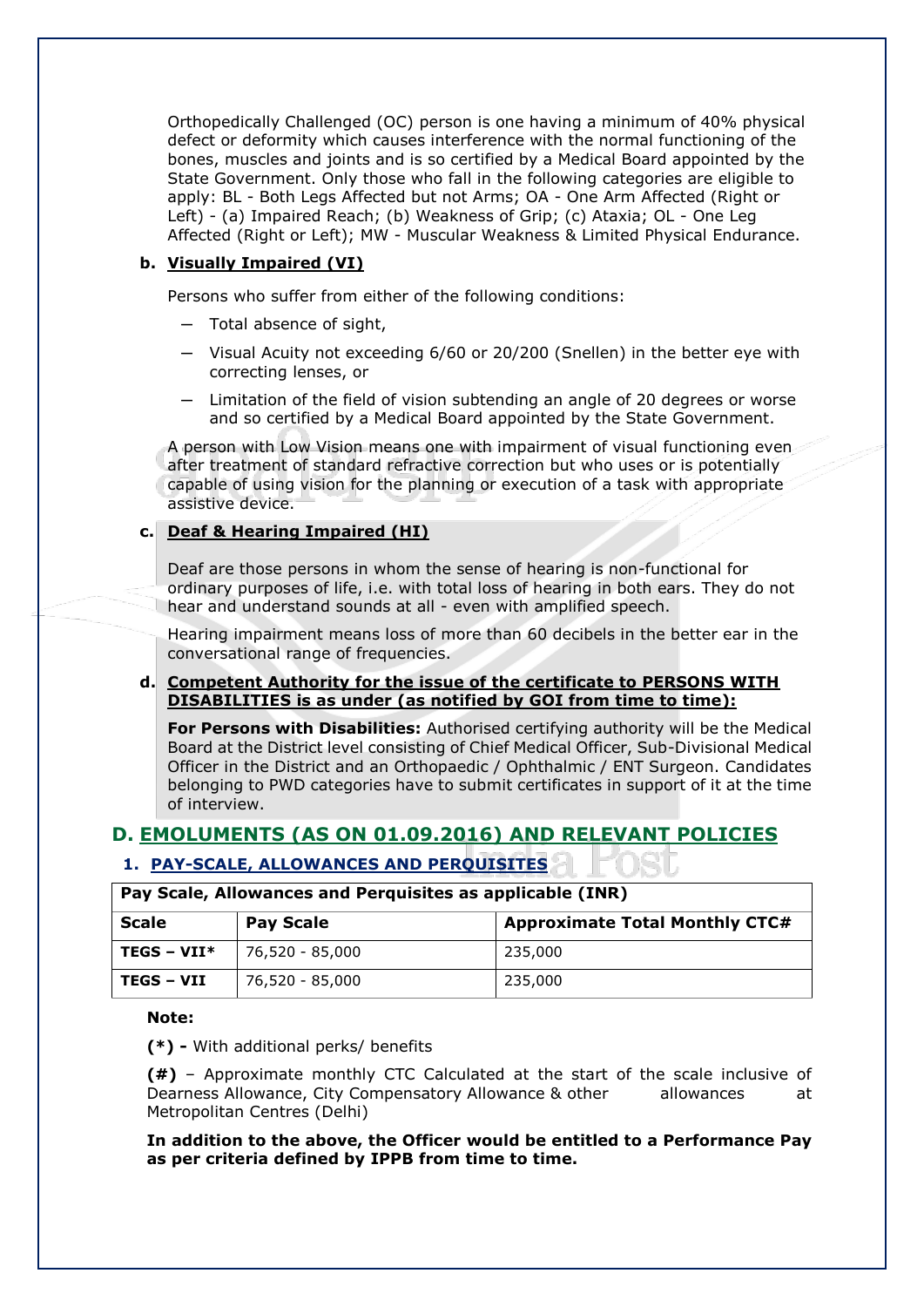**The Officers are also entitled to retirement and terminal benefits as per the policy defined by IPPB.** 

### **2. POSTING, TRANSFER AND JOB ROTATION**

The selected candidates will be posted/ transferred/ moved to other roles at discretion of IPPB to various offices of IPPB from time to time and on such terms and conditions as may be decided by IPPB.

### **3. LEAVE, TRAVEL ALLOWANCE**

The leave and travel allowance will be as per Service Rules of IPPB applicable at the time of appointment.

### **E. SELECTION PROCEDURE**

Selection will be made on the basis of an interview. However, Bank reserves the right to conduct Assessment, Group Discussion or Online Test in addition to interview. Merely satisfying the eligibility norms do not entitle a candidate to be called for Interview/Group Discussion or Online Test.

IPPB reserves the right to call only the requisite number of candidates for the Assessment/ Interview/ Group Discussion or Online Test after preliminary screening/ short listing with reference to candidates' qualification, experience, profile vis-a-vis job requirements, etc.

Results of the candidates who have qualified for various stages of the recruitment process and the list of candidates finally selected will be made available on the website. Final select list will be published on the website.

### **F. APPLICATION GUIDELINES**

The candidates can apply only for one post. Candidates can apply online only from 28.09.2016 to 19.10.2016 and no other mode of application will be accepted.

### **1. PRE-REQUISITES FOR APPLYING ONLINE**

Before applying online, candidates should:

- i. Scan their photograph and signature ensuring that both the photograph and signature adhere to the required specifications as mentioned in this advertisement at Annexure-I.
- ii. Keep the necessary details/documents for Online Payment of the requisite application fee/ intimation charges ready.
- iii. Have a valid personal email ID which should be kept active till the completion of this recruitment process. Bank may send call letters for the Interview etc. through the registered e-mail ID. Under no circumstances, a candidate should share with/mention e-mail ID to / of any other person. In case a candidate does not have a valid personal e-mail ID, he/she should create his/her new e-mail ID before applying on-line and must maintain that email account.
- iv. Bank Transaction charges for Online Payment of application fees/ intimation charges will have to be borne by the candidate.

### **2. PROCEDURE FOR APPLYING ONLINE**

- Candidates are first required to go to the IPPB authorized website <http://www.indiapost.gov.in/> and click the option "CLICK HERE TO APPLY FOR IPPB SCALE VII POSTS" to open the online Application Form.
- ii. To register their application candidates will be entering their basic information in the online application form. After that a provisional registration number and password will be generated by the system and displayed on the screen. Candidate should note down the provisional registration number and password. An Email &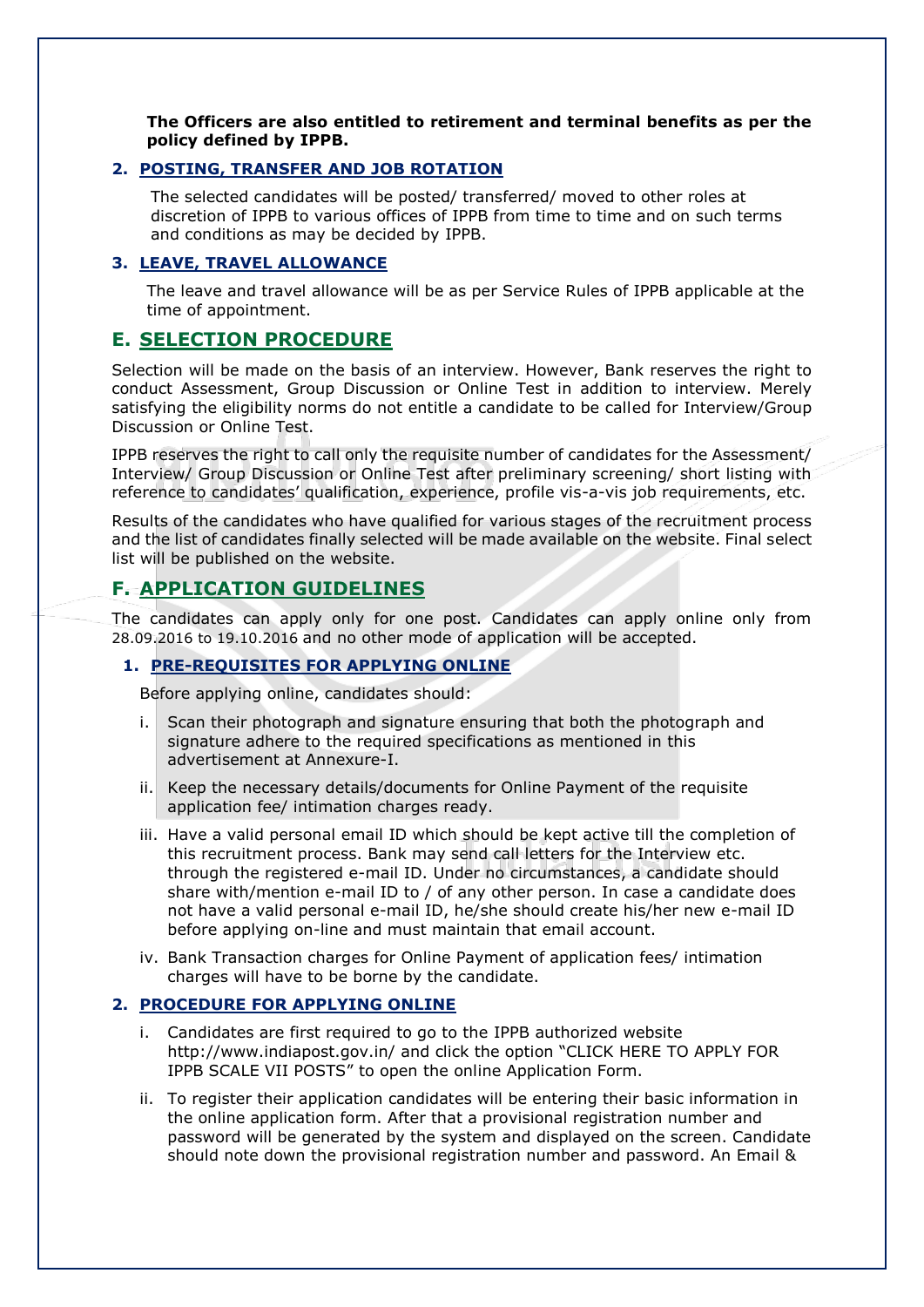SMS indicating the Provisional Registration Number and Password will also be sent.

- iii. Candidates are required to upload their photograph and signature as per the specifications given in the Annexure I of this form.
- iv. Candidates are advised to carefully fill the online application themselves as no change in any of the data filled in the online application will be possible / entertained.
- v. Prior to submission of the online application, candidates are advised to use the "SAVE AND NEXT" facility to verify the details in the online application form and modify the same, if required. No change is permitted after clicking on FINAL SUBMIT button. Visually Impaired candidates are responsible for carefully verifying the details filled in the online application form and ensuring that the same are correct prior to submission, as no change is possible after submission.

### vi. **Application Fee / Intimation Charges (Non-Refundable)**

| <b>Category of Applicant</b> |       |  | <b>Application Fee</b>                                                |
|------------------------------|-------|--|-----------------------------------------------------------------------|
| SC/ST/PWD<br>charges)        | (Only |  | <b>Intimation</b>   INR 150.00 (Rupees One Hundred and Fifty<br>Only) |
| For all others               |       |  | INR 700.00 (Rupees Seven Hundred Only)                                |

vii. Candidates should ensure their eligibility before paying the fees/applying online.

viii.Application once made will not be allowed to be withdrawn and fee once paid will NOT be refunded under any circumstances nor can it be held in reserve for any other future selection process.

### **3. MODE OF PAYMENT**

- i. Candidates have to make the payment of requisite fees / intimation charges through ONLINE mode only.
- ii. Candidates should carefully fill the details in the Online Application at the appropriate places very carefully and click on the "FINAL SUBMIT" button at the end of the Online Application format. Before pressing the "FINAL SUBMIT" button, candidates are advised to verify every field filled in the application. The name of the candidate and his /her father/husband etc. should be spelt correctly in the application as it appears in the certificates/mark sheets. Any change/alteration found may disqualify the candidature.
- iii. In case the candidate is unable to fill the application form in one go, he/ she can save the data already entered.
- iv. Once the application is filled in completely, candidate should submit the final data.
- v. The application form is integrated with the payment gateway and the payment process can be completed by following the instructions.
	- ─ The payment can be made by using Debit Cards (RuPay/ Visa/ MasterCard/ Maestro), Credit Cards, Internet Banking, IMPS, Cash Cards/ Mobile Wallets by providing information as asked on the screen.
	- After Final Submission, an additional page of the application form is displayed wherein candidates may follow the instructions and fill the requisite details.
	- If the online transaction has not been successfully completed then candidates are advised to login again with their provisional registration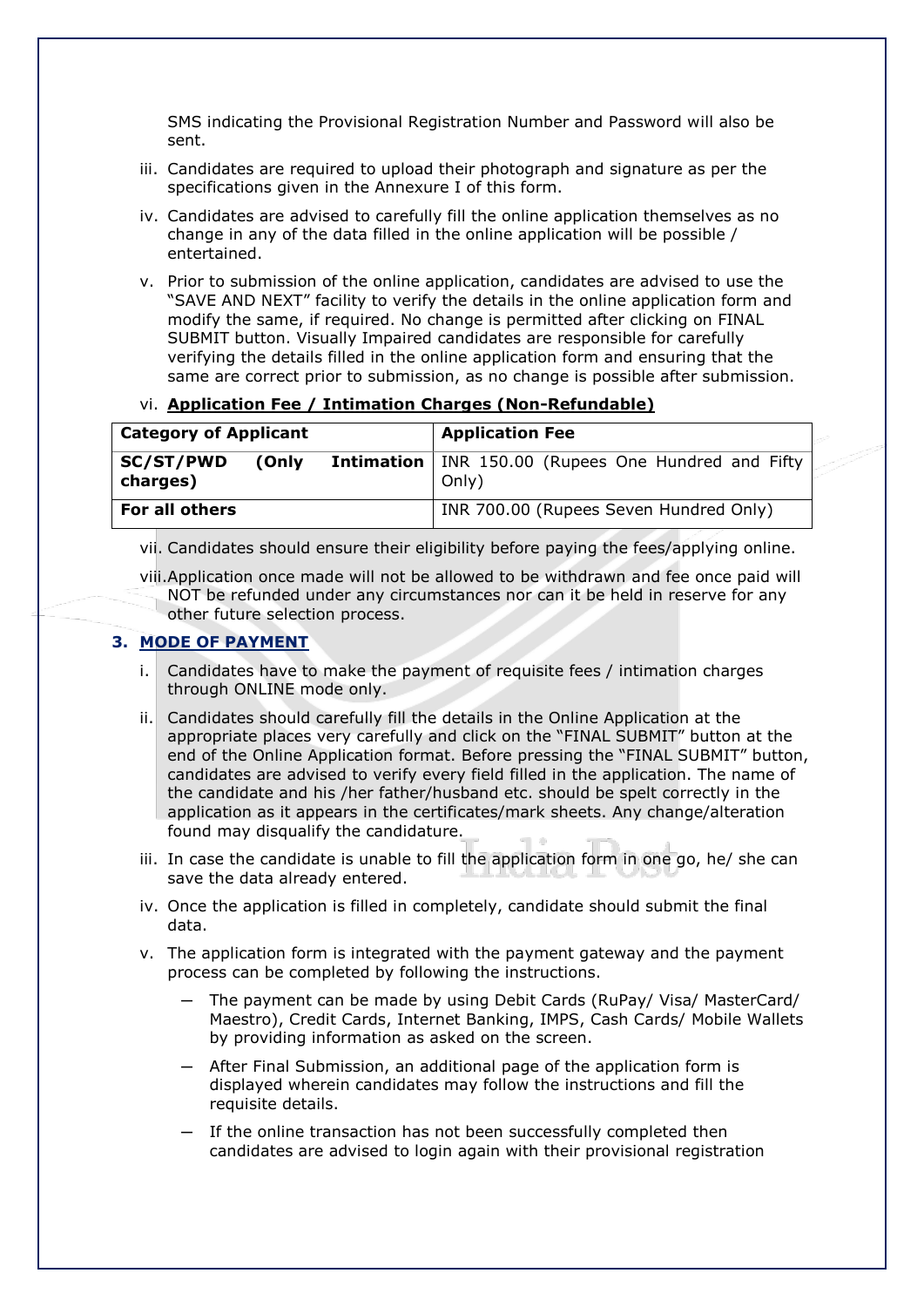number and password and pay the Application Fees/ Intimation Charges online.

- ─ On successful completion of the transaction, an e-receipt will be generated.
- ─ Candidates are required to take a printout of the e-receipt and online application form containing fee details. Please note that if the same cannot be generated online transaction may not have been successful.
- ─ Non-generation of 'E-Receipt' indicates PAYMENT FAILURE. On failure of payment, Candidates are advised to login again using their Provisional Registration Number and Password and repeat the process of payment.
- ─ There is a facility to print the application form containing fee details post payment of fees.
- vi. After submitting your payment information in the online application form, please wait for the intimation from the server, DO NOT press back or refresh button in order to avoid double charge.
- vii. For Credit Card users: All charges are listed in Indian Rupee. If you use a non-Indian credit card, your bank will convert to your local currency based on prevailing exchange rates.
- viii.To ensure the security of your data, please close the browser window once your transaction is completed.
- ix. After completing the procedure of applying on-line including payment of fees, the candidate should take a printout of the system generated on-line application form, ensure the particulars filled in are accurate and retain it along with Registration Number and Password for future reference. THEY SHOULD NOT SEND THIS PRINTOUT TO IPPB.
- x. Please note that all the particulars mentioned in the online application including Name of the Candidate, Category, Date of Birth, Post Applied for, Address, Mobile Number, Email ID, Centre of Examination (for future use) etc. will be considered as final and no change/modifications will be allowed after submission of the online application form.
- xi. Candidates are hence requested to fill the online application form with the utmost care as no correspondence regarding change of details will be entertained. Bank will not be responsible for any consequences arising out of furnishing of incorrect and incomplete details in the application or omission to provide the required details in the application form.
- xii. An email / SMS intimation with the Registration Number and Password generated on successful registration of the application will be sent to the candidate's email ID / Mobile Number specified in the online application form as a system generated acknowledgement. If candidates do not receive the email and SMS intimations at the email ID / Mobile number specified by them, they may consider that their online application has not been successfully registered.
- xiii.An online application which is incomplete in any respect such as without photograph and signature uploaded in the online application form / unsuccessful fee payment will not be considered as valid.
- xiv.Candidates are advised in their own interest to apply on-line much before the closing date and not to wait till the last date for depositing the fee to avoid the possibility of disconnection / inability / failure to log onto the website on account of heavy load on internet / website jam.
- xv. Bank does not assume any responsibility for the candidates not being able to submit their applications within the last date on account of the aforesaid reasons or for any other reason beyond the control of IPPB.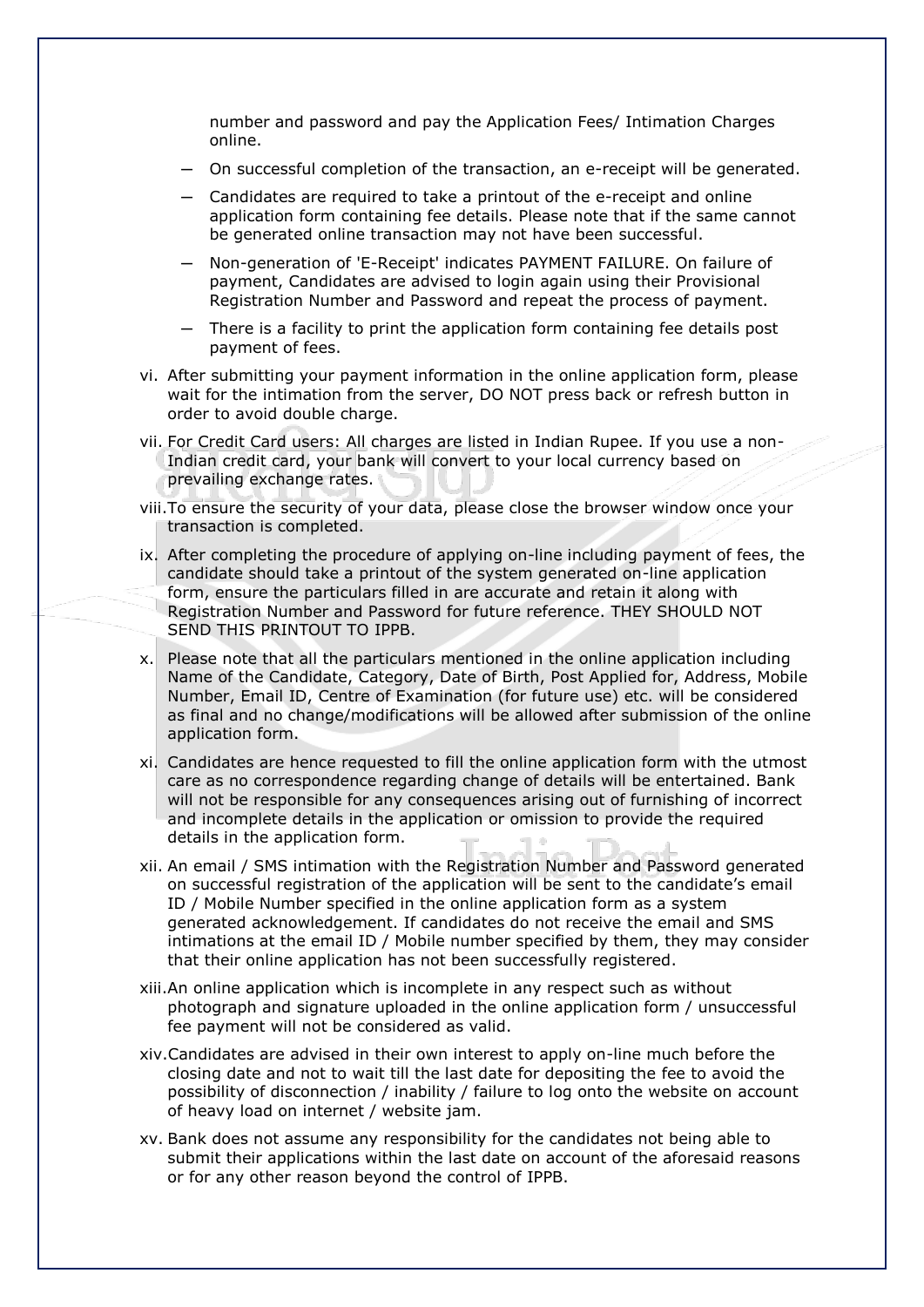Please note that the above procedure is the only valid procedure for applying. No other mode of application or incomplete steps would be accepted and such applications would be rejected. Any information submitted by an applicant in his / her application shall be binding on the candidate personally and he/she shall be liable for prosecution / civil consequences in case the information / details furnished by him/her are found to be false at a later stage.

### **4. USE OF SCRIBE & COMPENSATORY TIME:**

In the event of the conduct of examination as part of the selection process, the facility of scribe would be allowed to a person who has disability of 40% or more if so desired by the person and is meant for only those persons with disability who have physical limitation to write including that of speed. In all such cases where a scribe is used, the following rules will apply:

- i. Candidates eligible for and who wish to use the services of scribe in the examination should carefully indicate the same in the online application form.
- ii. The candidate will have to give a suitable undertaking, in the prescribed format at the time of online examination
- iii. Such candidates who are eligible for use of a scribe shall be eligible for compensatory time of 20 minutes for every hour of the examination whether availing the facility of scribe or not.
- iv. The candidate will have to arrange his/her own scribe at his/her own cost.
- v. The scribe will be allowed to be used as per the guidelines issued vide Office Memorandum F.No.16-110/2003-DDIII dated February 26, 2013 of Government of India, Ministry of Social Justice and Empowerment, Department of Disability Affairs, New Delhi and clarification issued by Government of India, Ministry of Financial, Deptt. of Financial Services vide letter No. F.No.3/2/2013-Welfare dated 26.04.2013.
- vi. Same scribe should not be used by more than one candidate.
- vii. For generalists examinations the scribe may be from any academic stream. However for Specialist Officers' posts the scribe should be from an academic stream different from that prescribed for the post.

### **5. GUIDELINES FOR APPLICANTS WITH LOCOMOTOR DISABILITY AND CEREBRAL PALSY:**

If any applicant has locomotor disability and cerebral palsy, where dominant (Writing) extremity is effected to the extent of slowing the performance of function (Minimum of 40% impairment), he / she may be given compensatory time of 20 minutes for every hour of examination. However, no scribe shall be permitted to such applicants.

### **6. GUIDELINES FOR VISUALLY IMPAIRED APPLICANTS:**

Visually Impaired applicants (who suffer from not less than 40% of disability) may opt to view the contents of the test in magnified font. This facility will not be available to visually impaired applicants, who use the services of a scribe for the examination. Compensatory time of 20 minutes for every one hour of the examination will be available to visually impaired using magnified font.

### **7. LIST OF DOCUMENTS TO BE PRODUCED AT THE TIME OF INTERVIEW (AS APPLICABLE)**

The following documents in original together with a self-attested photocopy in support of the candidate's eligibility and identity are to be invariably submitted at the time of interview failing which the candidate may not be permitted to appear for the interview. Non submission of requisite documents by the candidate at the time of interview will debar his/ her candidature from further participation in the recruitment process.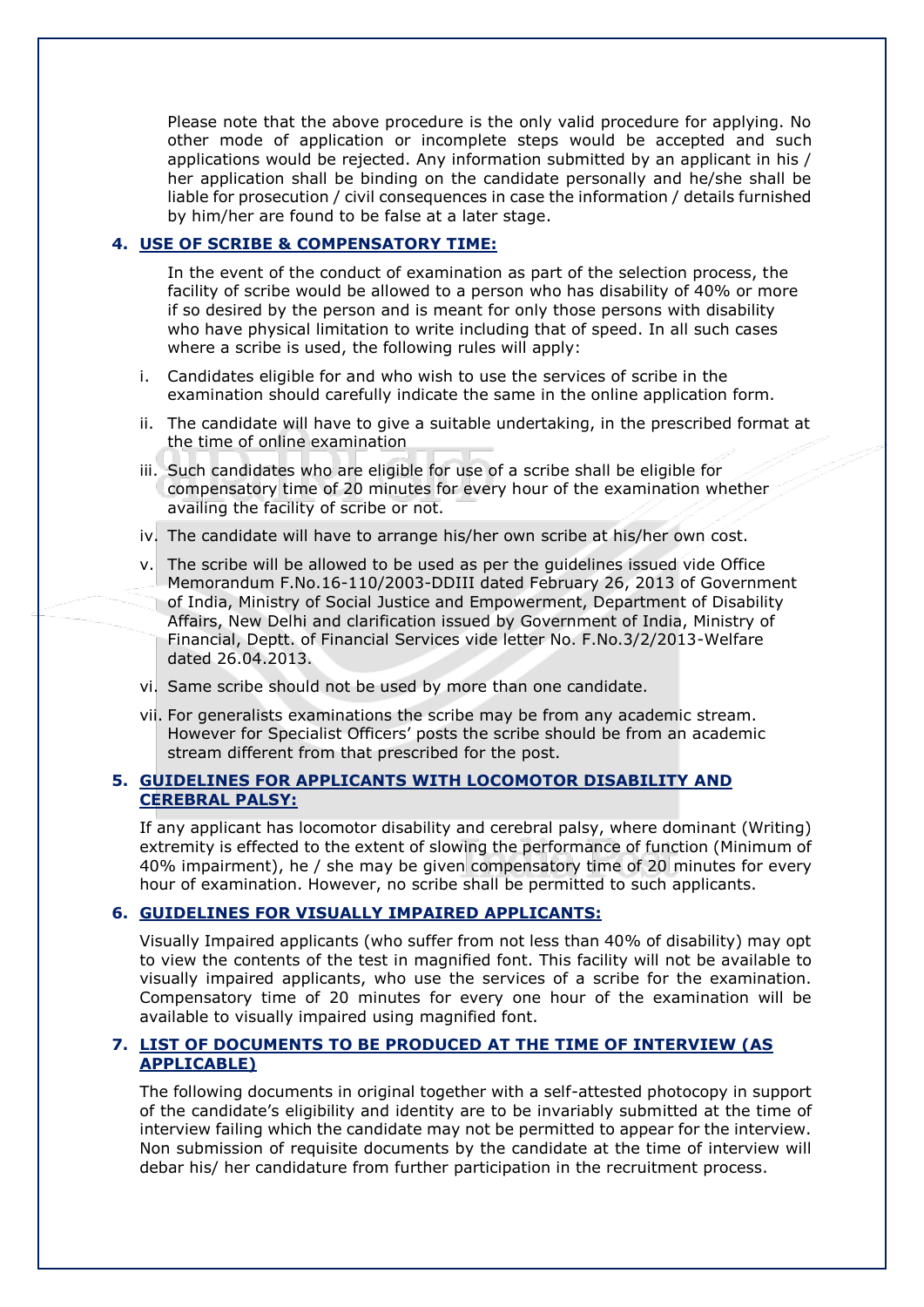- i. Printout of the valid Interview Call Letter
- ii. Valid system generated printout of the online application form registered
- iii. Proof of Date of Birth (Birth Certificate or SSLC/ Std. X Certificate with DOB)
- iv. Photo Identify Proof such as Passport/ Aadhaar/ e-Aadhaar Card/ PAN Card/ Driving Licence/ Voter's Card
- v. Mark sheets & certificates for educational qualifications. Proper document from Board / University for having declared the result on or before 01.09.2016 has to be submitted.
- vi. Work Experience: If declared in the resume, documentary proofs such as Experience Certificates from past and current employers, Appointment letters, Relieving Letters, Pay or Salary Slips should be produced by the candidates in order to verify the date of joining and relieving, designation at the time of joining, date of promotion with designation, if any. Any adverse remark from the previous employer(s) or any act of misconduct/ wrong committed by the candidate would be a disqualification to apply and render the candidature liable for cancellation.
- vii. Caste Certificate issued by competent authority in the prescribed format as stipulated by Government of India in case of SC / ST / OBC category candidates.
- viii.In case of candidates belonging to OBC category, certificate should specifically contain a clause that the candidate does not belong to creamy layer section excluded from the benefits of reservation for Other Backward Classes in Civil post & services under Government of India. OBC caste certificate containing the Noncreamy layer clause should be valid as on the date of interview if called for (issued within one year prior to the date of interview if called for).Caste Name mentioned in certificate should tally letter by letter with Central Government list / notification.
- ix. Candidates belonging to OBC category but coming under creamy layer and/ or if their caste does not find place in the Central List are not entitled to OBC reservation. They should indicate their category as General in the online application form.
- x. Disability certificate in prescribed format issued by the District Medical Board in case of Persons With Disability category. If the candidate has used the services of a Scribe at the time of the examination, the duly filled in details of the scribe in the prescribed format
- xi. An Ex-serviceman candidate has to produce a copy of the discharge Certificate / pension payment order and documentary proof of rank last / presently held (substantive as well as acting) at the time of interview. Those who are still in defence service should submit a certificate from a competent authority that they will be relieved from defence services, on or before 31.3.2017.
- xii. Candidates serving in Government / quasi govt offices/ Public Sector Undertakings (including Nationalised Banks and Financial Institutions) are required to produce a "No Objection Certificate" from their employer at the time of interview, in the absence of which their candidature will not be considered and travelling expenses, if any, otherwise admissible, will not be paid.
- xiii.Persons eligible for age relaxation under "Persons ordinarily domiciled in the State of Jammu & Kashmir during the period 1-1-80 to 31-12-89" must produce the domicile certificate at the time of interview/ at any stage of the subsequent process from the District Jurisdiction where he / she had ordinarily resided or any other authority designated in this regard by the Government of Jammu & Kashmir to the effect that the candidate had ordinarily domiciled in the State of J&K during the period from 01.01.1980 to 31.12.1989.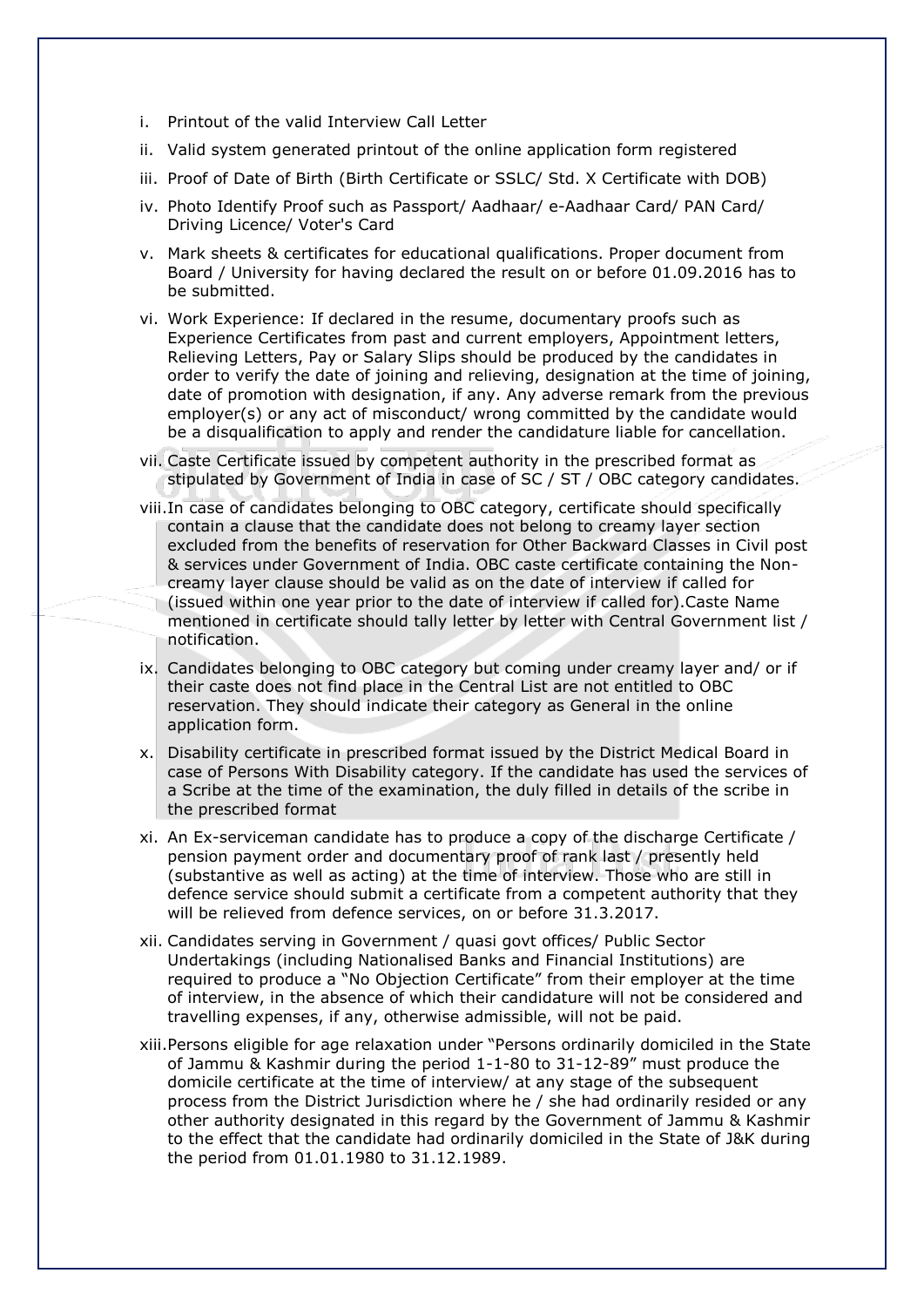- xiv.Persons eligible for age relaxation under "Persons affected by 1984 riots" must produce a certificate from the District Magistrate to the effect that they are eligible for relief in terms of the Rehabilitation Package for 1984 Riot Affected Persons sanctioned by the Government and communicated vide Ministry of Finance, Dept. of Financial Services communication No.F.No.9/21/2006-IR dated 27.07.2007.
- xv. Any other relevant documents in support of eligibility

xvi.Candidates will not be allowed to appear for the interview if he/ she fails to produce the relevant eligibility documents as mentioned above.

### **8. PROOF OF IDENTITY TO BE SUBMITTED AT THE TIME OF EXAMINATION**

In the event of conduct of an examination, the candidates must bring one photo identity proof such as Passport/ Aadhaar/ e-Aadhaar Card/ PAN Card/ Driving Licence/ Voter's Card/ Bank Passbook with duly attested Photograph/Identity Card issued by School or College/ Gazetted Officer in the official letterhead in original as well as a selfattested photocopy thereof. The photocopy of identity proof should be submitted along with call letter to the invigilators in the examination hall, failing which or if identity of candidates is in doubt, the candidate will not be permitted to appear for the test.

**Ration Card will not be accepted as a valid id proof for this process**

### **9. BIOMETRIC VERIFICATION**

IPPB, at various stages, may capture thumb impression of the candidates in digital format for biometric verification of genuineness of the candidates. Candidate will ensure that this correct thumb impression is captured at various stages and any inconsistency will lead to rejection of the candidature. In case of any candidate found to be not genuine, apart from taking legal actions against him/her, his/her candidature will be cancelled. As such, they are advised not to apply any external matter like mehandi, ink, chemical etc. on their hands.

### **10.GENERAL ELIGIBILITY**

Medical Fitness, Character and caste (wherever applicable) verification of selected candidates: The appointment of selected candidates will be subject to their being declared medically Fit by a Doctor or a panel of Doctors approved by IPPB and upon satisfactory verification of their character, antecedents and caste certificates (wherever applicable). Till such time, their appointment will be provisional.

#### **11.GENERAL INSTRUCTIONS**

- i. Candidates are advised to take a printout of their system generated online application form after submitting the application.
- ii. Candidates should satisfy themselves about their eligibility for the post applied for. IPPB would admit to test all the candidates applying for the posts with the requisite fee on the basis of the information furnished in the online application and shall determine their eligibility only at the time of interview.
- iii. Candidates are advised in their own interest to apply online much before the closing date and not to wait till the last date to avoid the possibility of disconnection / inability / failure to log on to the website on account of heavy load on internet or website jam.
- iv. IPPB does not assume any responsibility for the candidates not being able to submit their applications within the last date on account of aforesaid reasons or for any other reason beyond the control of IPPB.
- v. Not more than one application should be submitted by a candidate. In case of multiple applications, only the last valid (completed) application will be retained and the application fee / intimation charges paid for the other registrations will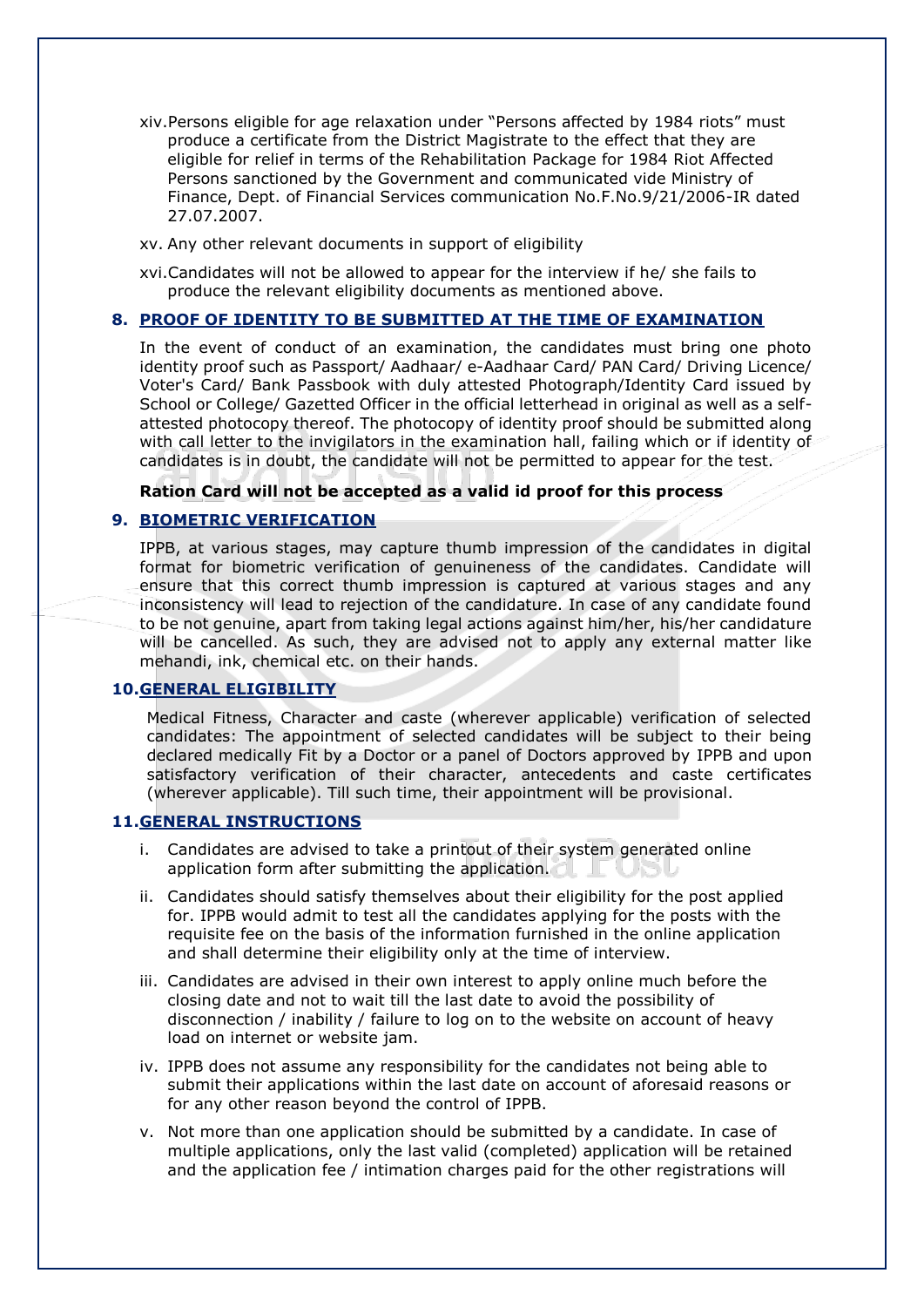stand forfeited. Multiple attendance/ appearance by a candidate in examination and / or interview will be summarily rejected/ candidature cancelled.

- vi. The possibility for occurrence of some problems in the administration of the examination cannot be ruled out completely, which may impact test delivery and/ or result from being generated. In that event, every effort will be made to rectify such problems, which may include the conduct of another examination if, considered necessary.
- vii. Candidates serving in Govt./Quasi Govt. offices, Public Sector undertakings including Nationalised Banks and Financial Institutions are advised to submit 'No Objection Certificate' from their employer at the time of interview, failing which their candidature may not be considered and travelling expenses, if any, otherwise admissible, will not be paid.
- viii.In case of selection, candidates will be required to produce proper discharge certificate from the employer at the time of taking up the appointment.
- ix. Candidates are advised to keep their e-mail ID alive for receiving advices, viz. call letters/ interview advices etc.
- x. Appointment of selected candidates is subject to his /her being declared medically fit as per the requirement of IPPB.
- xi. Any legal proceedings in respect of any matter of claim or dispute arising out of this advertisement and/or an application in response thereto can be instituted only in New Delhi and courts/tribunals/forums at New Delhi only shall have sole and exclusive jurisdiction to try any cause/dispute.
- xii. Candidates called for interview will be paid Airfare (Economy Class)/ I-AC railway fare on production of actual bills.

#### **12.ANNOUNCEMENTS**

All further announcements/ details pertaining to this process will only be published/ provided on IPPB authorised website **<http://www.indiapost.gov.in/>** from time to time.

### **13.DISCLAIMER**

In case it is detected at any stage of recruitment that a candidate does not fulfil the eligibility norms and / or that he / she has furnished any incorrect / false information or has suppressed any material fact(s), his /her candidature will stand cancelled. If any of these shortcomings is / are detected even after appointment, his /her services are liable to be terminated. Decisions of IPPB in all matters regarding eligibility, conduct of written examination, other tests and selection would be final and binding on all candidates. No representation or correspondence will be entertained by IPPB in this regard.

> Sd/- Director - IPPB Speed Post Centre, Market Road Bhai Veer Singh Marg, New Delhi – 110 001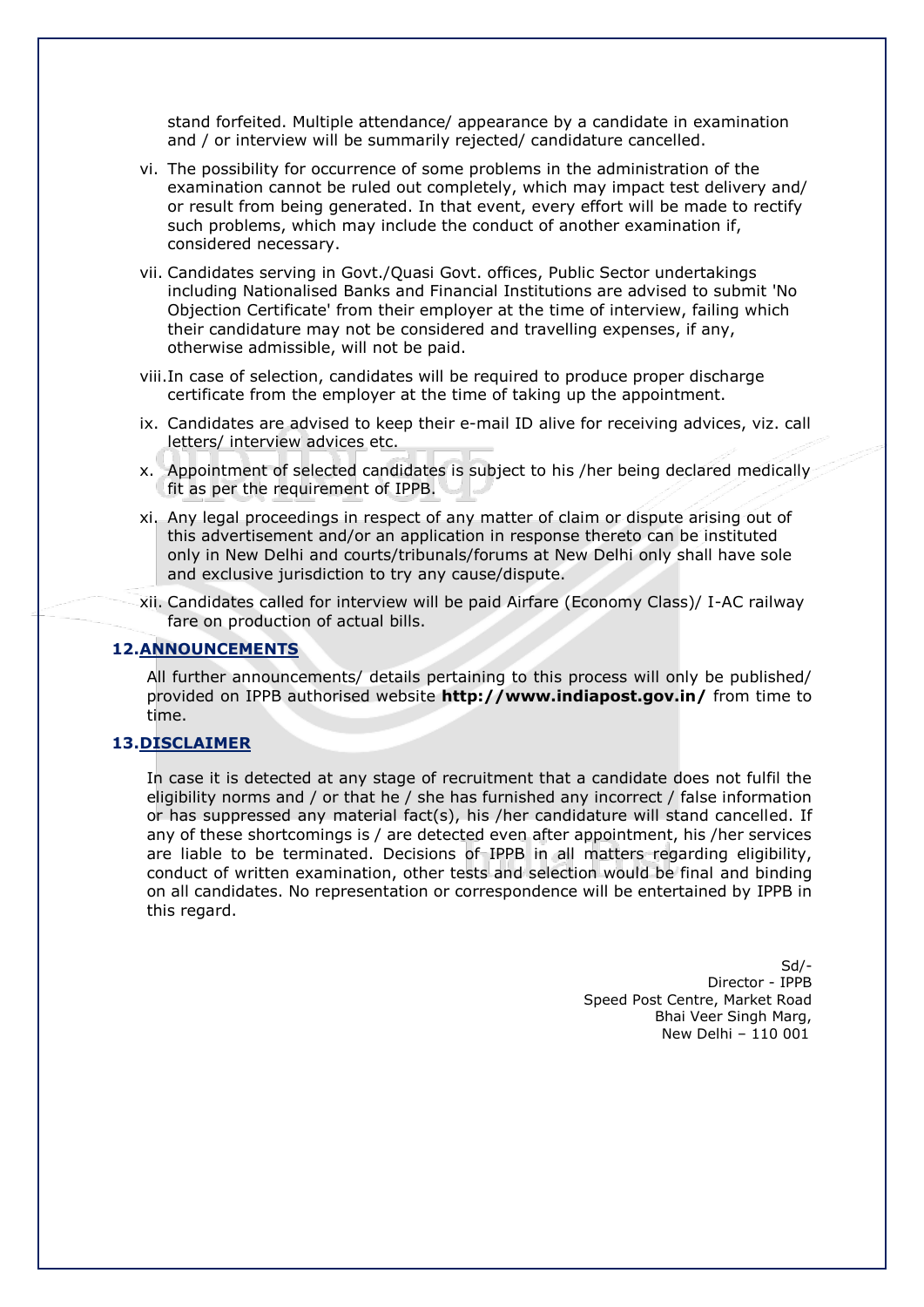### **ANNEXURE I: GUIDELINES FOR SCANNING AND UPLOAD OF PHOTOGRAPH (4.5 CM X 3.5 CM) & SIGNATURE**

Before applying online, a candidate will be required to have a scanned (digital) image of his/her photograph and signature as per the specifications given below.

#### **Photograph Image:**

- i. Photograph must be a recent passport style colour picture.
- ii. Make sure that the picture is in colour, taken against a light-coloured, preferably white, background.
- iii. Look straight at the camera with a relaxed face.
- iv. If the picture is taken on a sunny day, have the sun behind you, or place yourself in the shade, so that you are not squinting and there are no harsh shadows.
- v. If you have to use flash, ensure there's no "red-eye".
- vi. If you wear glasses, make sure that there are no reflections and your eyes can be clearly seen.
- vii. Caps, hats and dark glasses are not acceptable. Religious headwear is allowed but it must not cover your face.

viii.Dimensions 200 x 230 pixels (preferred).

- ix. Size of file should be between 20kb–50kb.
- x. Ensure that the size of the scanned image is not more than 50kb. If the size of the file is more than 50kb, then adjust the settings of the scanner such as the DPI resolution, no. of colours etc. during the process of scanning.

### **Signature Image:**

- i. The applicant has to sign on white paper with Black Ink pen.
- ii. The signature must be signed only by the applicant and not by any other person.
- iii. The signature will be used to put on the Call Letter and wherever necessary.
- iv. If the Applicant's signature on the answer script at the time of the Online Test does not match the signature on the Call Letter, the applicant will be disqualified.
- v. Dimensions 140 x 60 pixels (preferred).
- vi. Size of file should be between 10kb 20kb.
- vii. Ensure that the size of the scanned image is not more than 20kb.
- viii.Signature in CAPITAL LETTERS shall NOT be accepted.

#### **Scanning the photograph & signature:**

- i. Set the scanner resolution to a minimum of 200 dpi (dots per inch).
- ii. Set Color to True Color.
- iii. File Size as specified above.
- iv. Crop the image in the scanner to the edge of the photograph/signature, then use the upload editor to crop the image to the final size (as specified above).
- v. The image file should be JPG or JPEG format. An example file name is image01.jpg or image01.jpeg. Image dimensions can be checked by listing the folder files or moving the mouse over the file image icon.
- vi. Candidates using MS Windows/MSOffice can easily obtain photo and signature in